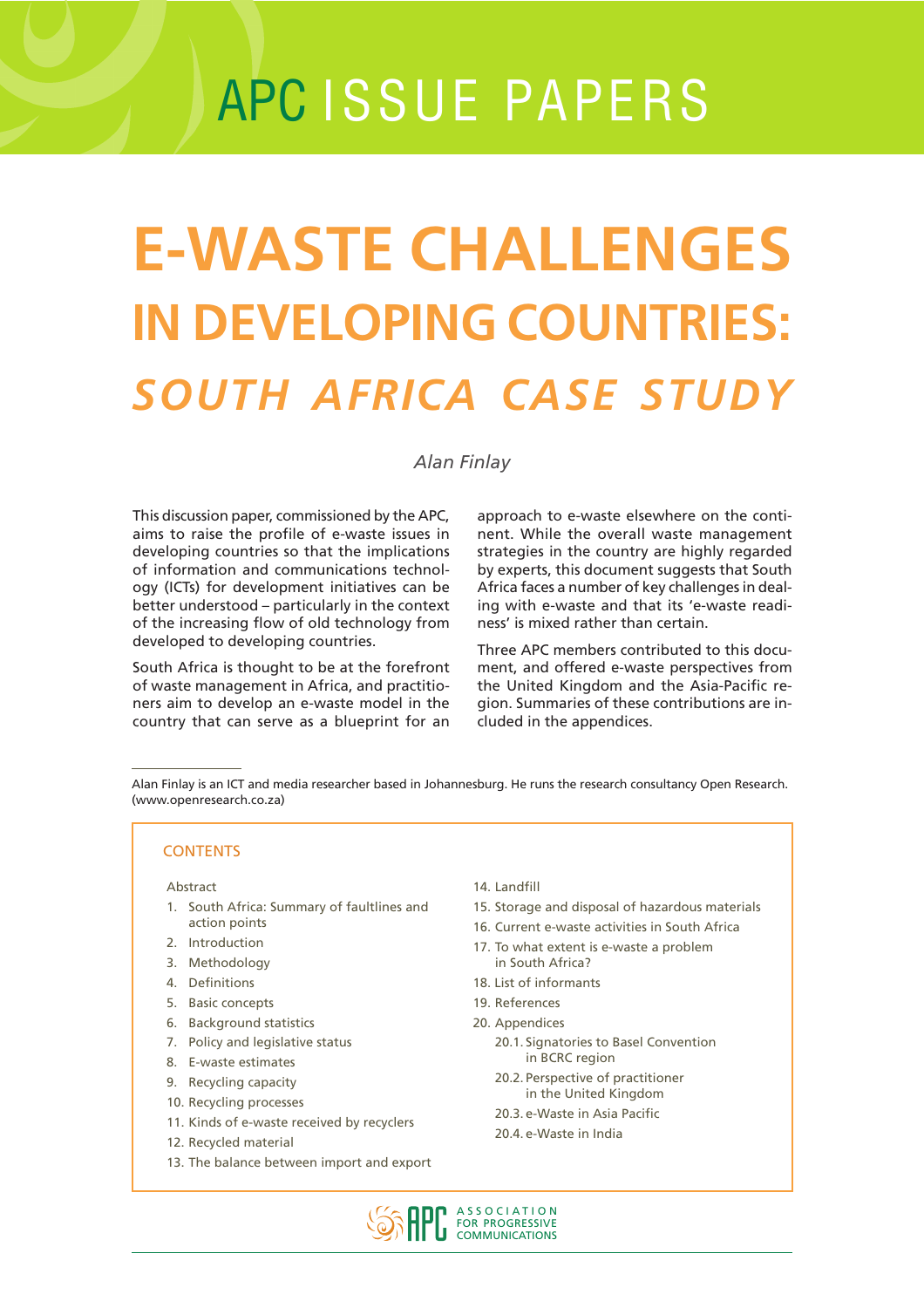# 1. SOUTH AFRICA: SUMMARY OF FAULTLINES AND ACTION POINTS

| <b>E-WASTE FAULTLINES</b>                                                                              |                                                                                                                                                      |  |  |
|--------------------------------------------------------------------------------------------------------|------------------------------------------------------------------------------------------------------------------------------------------------------|--|--|
| Absence of legislation dealing specifically<br>with e-waste                                            | This is true for most countries in Africa.<br>Some disagreement about whether or not<br>this is necessary, or whether sectors can self-<br>regulate. |  |  |
| Most e-waste in storage                                                                                | Current recycling capacity could not absorb<br>e-waste supply if this was released into<br>waste stream.                                             |  |  |
| Differences of opinion on extent of prob-<br>lem of disposing e-waste on (non-<br>hazardous) landfills | Some feel this is safe. However, others<br>disagree in practice and policy.                                                                          |  |  |
| Some recycling operations result in storage<br>of hazardous waste because of cost of dis-<br>posal     | Cost-effective disposal facilities currently<br>not available.                                                                                       |  |  |
| Cost of disposal may upset financial model<br>of current recyclers                                     | The financial sustainability of some e-waste<br>recyclers has not yet been proven under<br>current conditions.                                       |  |  |
| All major e-waste recyclers are based in<br>Gauteng                                                    | Unless more recycling operations are<br>established, this may impact on the viabil-<br>ity of recycling elsewhere in the country.                    |  |  |
| Some importing of e-waste. Potential for<br>this to escalate                                           | Particularly from African countries which<br>may not have the technology for recycling.                                                              |  |  |
| Some exporting of 'raw' e-waste                                                                        | Is South Africa 'dumping' in Asia? Consid-<br>ered a lost opportunity for local economic<br>empowerment.                                             |  |  |
| Many ICT multinationals have shown little<br>interest in e-waste in South Africa                       | Waste practitioners have battled to get<br>them on board.                                                                                            |  |  |
| Potential threat of small-scale electro-<br>chemical processes being introduced                        | Scenarios similar to those found in India or<br>China are feared.                                                                                    |  |  |
| A lack of general awareness of e-waste<br>amongst public                                               | e-What?                                                                                                                                              |  |  |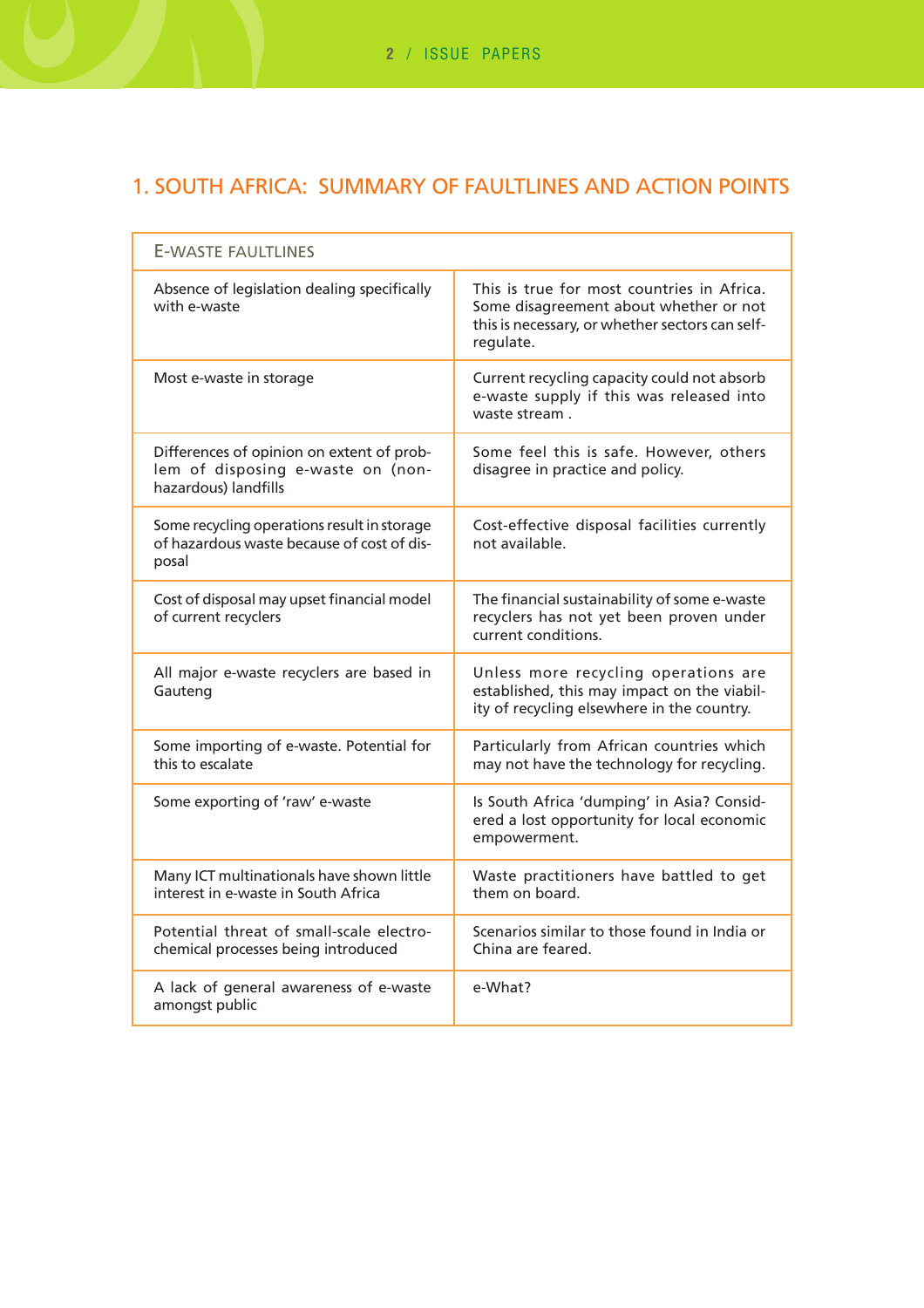| POTENTIAL ACTION POINTS FOR CIVIL SOCIETY                                                 |                                                                                                                                                                                                                                                                                                                                                       |  |  |
|-------------------------------------------------------------------------------------------|-------------------------------------------------------------------------------------------------------------------------------------------------------------------------------------------------------------------------------------------------------------------------------------------------------------------------------------------------------|--|--|
| Raising awareness in NGO sector                                                           | The sector needs to better understand the<br>implications of e-waste, and where it can<br>take old technology for refurbishment or<br>recycling.                                                                                                                                                                                                      |  |  |
| Representation of NGO sector in e-waste<br><b>Working Group</b>                           | There is currently little representation of the<br>NGO sector in the e-waste Working Group,<br>resulting in a communication gap and a<br>potential misalignment of e-waste initia-<br>tives. In particular, the sector's knowledge<br>about the pros and cons of refurbished PCs<br>could be invaluable.                                              |  |  |
| Develop collection and recycling capacity                                                 | There is potential for NGOs to develop col-<br>lection capacity servicing homes, small<br>businesses, and the sector itself. There may<br>also be potential for recycling capacity to<br>be developed, perhaps in partnership with<br>those with the technical know-how. Both<br>these may provide an opportunity for socio-<br>economic development. |  |  |
| Lobby through consumer or other<br>campaigns for ICT vendors to take e-waste<br>seriously |                                                                                                                                                                                                                                                                                                                                                       |  |  |

## 2. INTRODUCTION

A recent assessment conducted by the Pretoriabased Basel Convention Regional Centre (BCRC)1 suggested that, with the exception of South Africa, electronic waste (e-waste) was given little or no priority in the countries surveyed.2 Instead, the problems with waste management were far more basic, and included a lack of awareness of hazardous waste, and inadequate legislation, controls and facilities to deal with waste.

While there have been improvements in waste legislation in the region over the past few years (Ecroignard, 2005. Int), emphasizing the potential hazards of e-waste in many instances remains premature:

It's difficult because in most countries in the region basic waste removal is a problem; basic decent landfill is a problem. Very few countries have landfills. Mostly they are dumps. So the problem is much bigger. We would like to go in and say 'be careful of hazardous waste'; but they first have to sort out their waste to begin with, before they can go to the levels of looking at different kinds of wastes, such as plastics or e-waste. (ibid.)

Within this context, South Africa poses a unique opportunity. Its level of economic development means that it is likely to be amongst the first countries in Africa to encounter e-waste as a serious concern. It therefore offers a learning opportunity, and the potential for developing best practices that could be applicable elsewhere on the continent.

This discussion document presents a case overview of the 'e-waste readiness' in South Africa. It is not intended to be comprehensive, but

<sup>1</sup> Although the centre is one of four in Africa, in this document it is referred to throughout as the BCRC. The Basel Convention includes Iran as one of its African centres – making five centres in Africa. However, Iran has been excluded for the purposes of this document.

<sup>2</sup> The BCRC overseas the implementation of the convention in 22 countries in Africa. For a list, see the Appendix. 18 countries were analysed in the 2001 assessment (Carl Bro, 2001).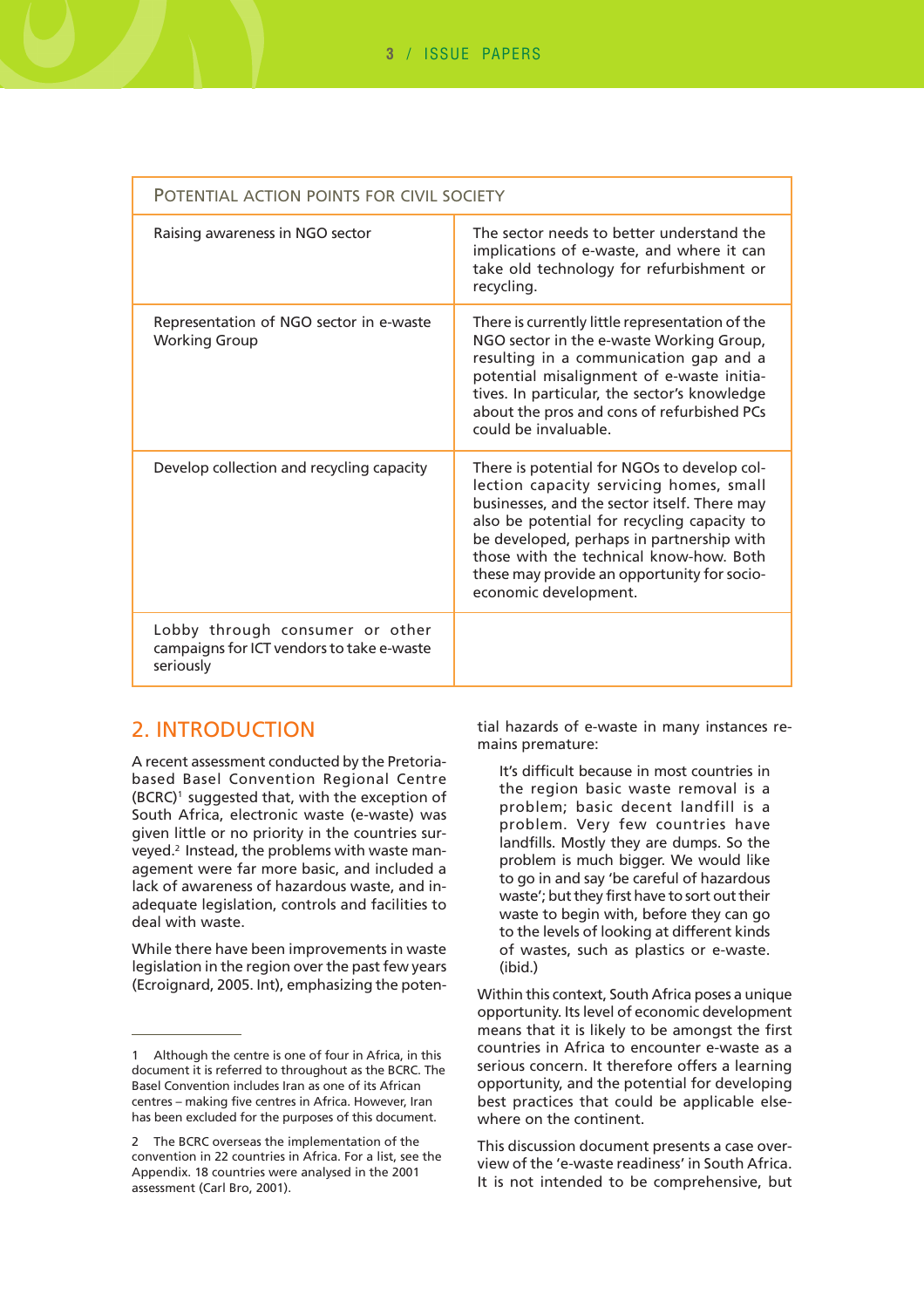rather to provide a litmus test of where the country is, and potential challenges it faces. It also broadly suggests possible civil society interventions.

## 3. METHODOLOGY

This document has been developed through a literature review, interviews with stakeholders,<sup>3</sup> and two site visits: Universal Recycling Company in Johannesburg, and Enviroserv's Holfontein hazardous waste disposal facility in Springs, Gauteng province. Informants are referenced in the form (name, date. Int).

## 4. DEFINITIONS

*E-waste* (electronic waste)*:* The standard definition of e-waste includes all end-of-life electronic products, components and peripherals, such as computers, cell phones, fax machines, photocopiers, radios and TVs. In this document it refers to all disposed electronic products, *whether new or end-of-life*, as well as decommissioned electronic products held in storage.

*Hazardous materials:* E-waste contains a number of hazardous or toxic substances in various quantities, such as lead, mercury, arsenic, chromium and cadmium. In particular, Cathode Ray Tubes (CRTs) and nickel-cadmium batteries are posing problems for recyclers in South Africa:

*CRTs*: CRTs are found in monitors and TVs. They contain lead, phosphorous, cadmium, barium and mercury. Can be compared to the more environmentally friendly Liquid Crystal Display (LCD) screens.

*Nickel-cadmium batteries*: These are rechargeable batteries typically used for portable electronic devices. Found in some personal computers (PCs), particularly older ones.

*Dump:* For the purposes of this document, an unregistered landfill is described as a dump. A dump is an area allocated for the public to dispose of unwanted waste. In South Africa a number of old landfills are unregistered*.* Although they are serviced by the city council or private companies, waste disposed at these sites is often not closely monitored. Dumps are also

not prepared in the way that registered landfills are. (van Rensburg, 2005. Int)

*Registered landfill:* Landfill that has been prepared (for instance, with protective layers to prevent leaching and the contamination of underground water). The water and soil is tested from time to time for contamination. (van Rensburg, 2005. Int)

*Hazardous waste landfill*: A specially prepared landfill where hazardous waste can be disposed safely. Access to the landfill is restricted. Methods of disposal include encapsulation (burying waste in concrete). Hazardous waste landfills are expensive to run, with a high onus on the operator to ensure the hazardous materials are contained (even after the landfill is closed). As a result, in South Africa the public pays to have their hazardous waste disposed at the these landfills.

*Ferrous versus non-ferrous metals:* Ferrous metals contain iron. Non-ferrous metals do not. Examples of non-ferrous metals contained in e-waste include aluminium and copper.

*Technology:* Used in this document loosely to refer to a wide range of electronic products.

## 5. BASIC CONCEPTS

#### 5.1. General principle of good waste management

A hierarchy of best practices for waste minimization is shown below:

- Waste avoidance, reduce at source [Minimization] Waste recycling, re-use [Minimization] Waste treatment
	- Waste disposal

 *Source: Holfontein site vist, 2005*

There is an upward 'push' in the hierarchy, with the preference being that waste avoidance and recycling or re-use are maximized (so that downstream waste can be minimized).4

<sup>3</sup> See appendices for list of informants. Interviews were conducted face-to-face, telephonically and by email.

<sup>4</sup> Similarly, the key principles governing hazardous waste disposal are: polluter pays, duty of care, avoidance and minimization and best practical environmental option (Holfontein site visit, 2005).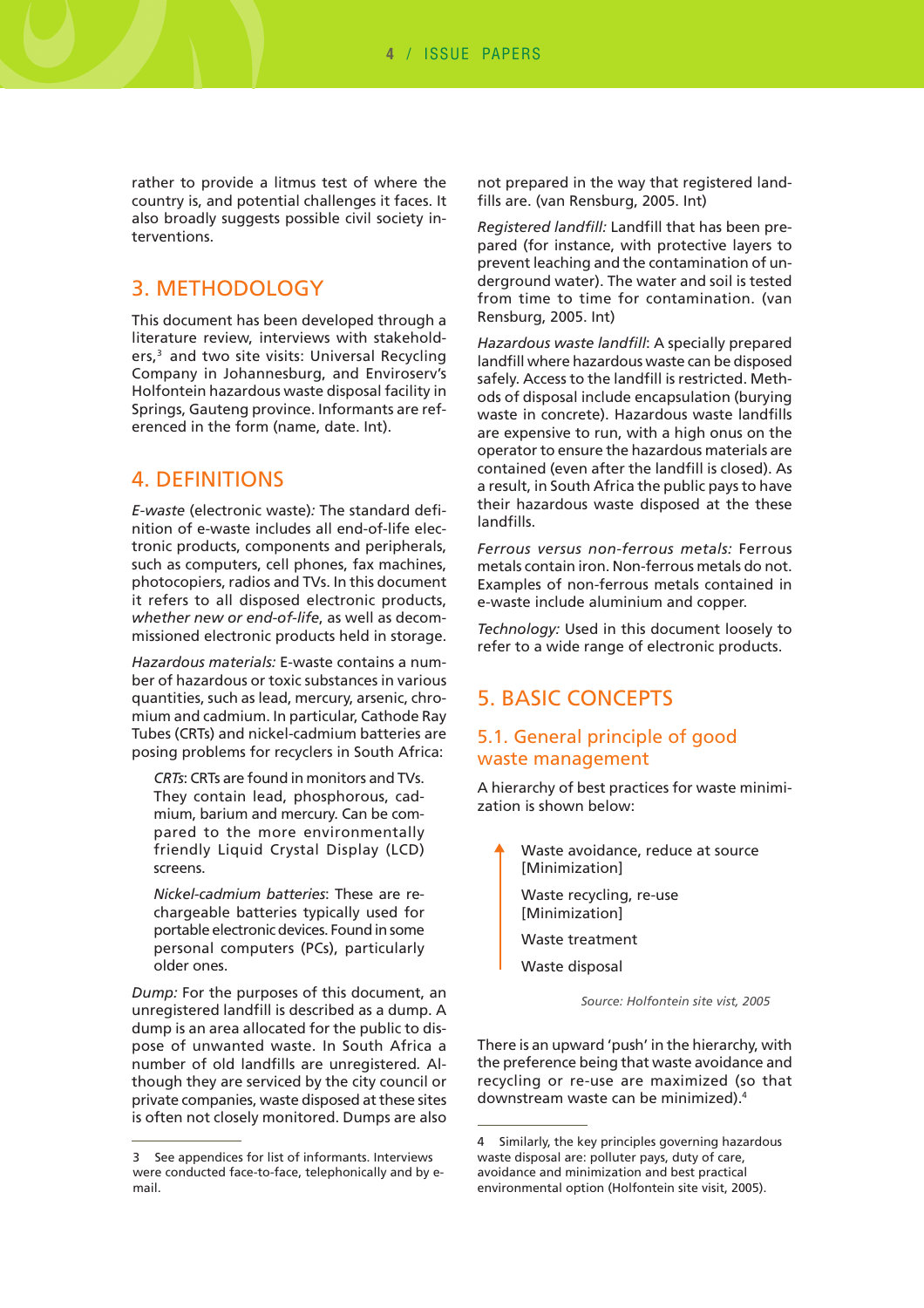## 5.2. E-waste drivers

The level of e-waste found in the waste stream is dependent on a number of inter-related factors.<sup>5</sup> In South Africa, these include:

## *Historical and current economic conditions*

Both past and current economic conditions need to be considered when estimating potential e-waste levels. Historical economic conditions determine the level of potential e-waste (e.g. the level of old PCs or mobile phones in circulation). Current economic conditions impact on the readiness with which an owner will dispose of the old technology. If a country's currency is strong, imported technology will be cheaper, and old technology will be more readily replaced.

## *The life cycle or useful life of technology*

While the life cycle of technology is generally taken to be longer in Africa than in industrialized nations (people hold onto their technology for longer), the strengthening of the rand means that this is changing. For some recyclers, cheaper technology is expected to impact dramatically on the levels of e-waste, and a rapid escalation of e-waste volumes is predicted in the near future (van Rensburg, 2005. Int).

## *The level of refurbishment of old technology*

Refurbishment can increase the useful life of technology, and delays the entry of old technology into the waste stream.

## *The extent to which technology is stored, rather than disposed*

 The storage, rather than the disposal or re-use of old technology, is a crucial factor shaping the e-waste landscape in South Africa. Reasons for storage include difficulties in writing assets off from registers, fears relating to data security, a lack of awareness of where to dispose

old technology, and psychological factors, such as the belief that old technology has some value.

The balance between the importing of new or second-hand technology, and the export of waste products

The potential levels of e-waste in South Africa are affected by importing new and refurbished or second-hand technology into the country. There are also indications that some e-waste is imported into South Africa from other African countries for recycling. (Lombard, 2004). South Africa also *exports* a substantial amount of recycled electronic waste in a refined or raw form. Export destinations include Europe and Asia.

# 6. BACKGROUND STATISTICS

Recent reports from the International Telecommunication Union (ITU) suggests that Africa is the world's fastest growing market for cell phones. Mobile subscribers on the continent now stand at 51.8-million, a staggering 1000% increase since 1998. Projected growth of the number of subscribers puts it anywhere between 100- and 200-million by the year 2010. (ITU, 2004)

While research puts the number of TVs in Africa at 62-million and radios at 200-million, estimates on the number of PCs range from 1.5 to 7.5-million – or anything between 1 per 500 people and 1 per 100 people (Jensen, 2003).

Evidence of higher-than-anticipated imports of old technology into Africa is surfacing. According to the Basel Action Network, as many as 400-thousand secondhand PCs are imported through Lagos in Nigeria each month (Warwick, 2005).

1.2 to 1.5-million computers enter the South African market each year (Lombard, 2004). Cell phone users in the country are projected to be 19-million by 2006 (www.cellular.co.za).

<sup>5</sup> Most of these can be applied to other African countries. However, some countries may not, for instance, export recycled e-waste or import refurbished PCs.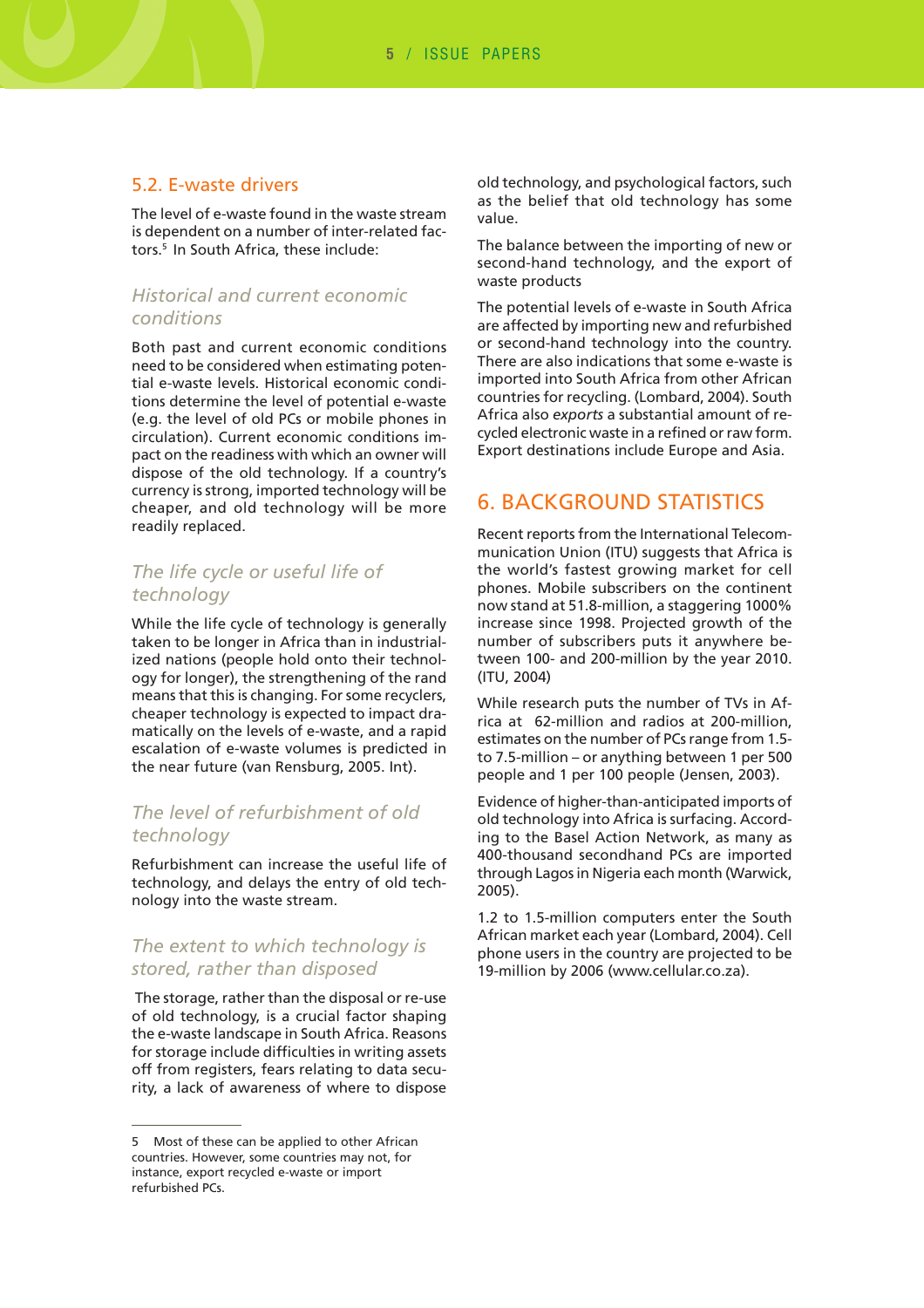# 7. POLICY AND LEGISLATIVE **STATUS**

## 7.1. International conventions

South Africa has effectively ratified<sup>6</sup> the Basel Convention. The convention seeks to restrict the movement of hazardous waste between countries and specifically from developed to

#### developing countries. It is also concerned with waste minimization and the environmentally sound management of waste.

## 7.2. Legislation

There is no specific legislation that deals with ewaste in South Africa (Lombard, 2004). However, various legislation can be read to impact on ewaste. These are summarized in the table below:<sup>7</sup>

| <b>LEGISLATION</b>                                                       | <b>SUMMARY</b>                                                                                                                                                                                                                                                                                                                                                                                                                                                 |  |
|--------------------------------------------------------------------------|----------------------------------------------------------------------------------------------------------------------------------------------------------------------------------------------------------------------------------------------------------------------------------------------------------------------------------------------------------------------------------------------------------------------------------------------------------------|--|
| Constitution                                                             | Deals with basic environmental rights (including access to<br>information). Sets out the allocation of powers for<br>different levels of government. While provinces set the<br>standards of environmental control within a national<br>framework, local authorities are expected to administer<br>the legislation, supplementing it with by-laws where<br>necessary.                                                                                          |  |
| The National Environmental<br>Management Act (Act 107<br>of 1998) (NEMA) | Amongst other things, NEMA lays out principles for waste<br>management. These include avoidance or minimization,<br>and the "remediation of pollution" (Lombard, 2004).<br>Waste reduction, re-use, recycling and proper disposal, as<br>well as the 'polluter pays' and 'cradle to grave' principles<br>are emphasized.                                                                                                                                       |  |
| The Municipal Services Act<br>(Act 32 of 2000)                           | Includes principles for effective local governance.                                                                                                                                                                                                                                                                                                                                                                                                            |  |
| The Occupational Health<br>and Safety Act (Act 85 of<br>1993)            | Deals with health and safety in the workplace.                                                                                                                                                                                                                                                                                                                                                                                                                 |  |
| The Environment<br><b>Conservation Act (ECA)</b>                         | Deals with the protection and controlled utilization of the<br>environment. The ECA makes provision for an<br>Environmental Impact Assessment (EIA) which is needed<br>for any waste disposal activities. An amendment delegates<br>the administration of waste disposal to the Department<br>of Environ-mental Affairs and Tourism (DEAT). The<br>permitting of waste disposal sites is guided by a series of<br>documents dealing with minimum requirements. |  |

<sup>6</sup> The official word is "accession", which carries the same legal weight as ratification. South Africa has also effectively ratified the Rotterdam Convention, which monitors and controls the trade of certain hazardous chemicals (www.pic.int) and has ratified the Stockholm Convention, which deals with persistent organic pollutants (POPS). However, unlike countries like Tanzania, Nigeria and Mauritius, South Africa has not yet ratified the Basel Convention's Ban Amendment. The amendment prohibits *any* export of hazardous waste from developed countries to developing countries. (www.baselpretoria.org.za)

<sup>7</sup> For a more detailed summary, please see Lombard, 2004.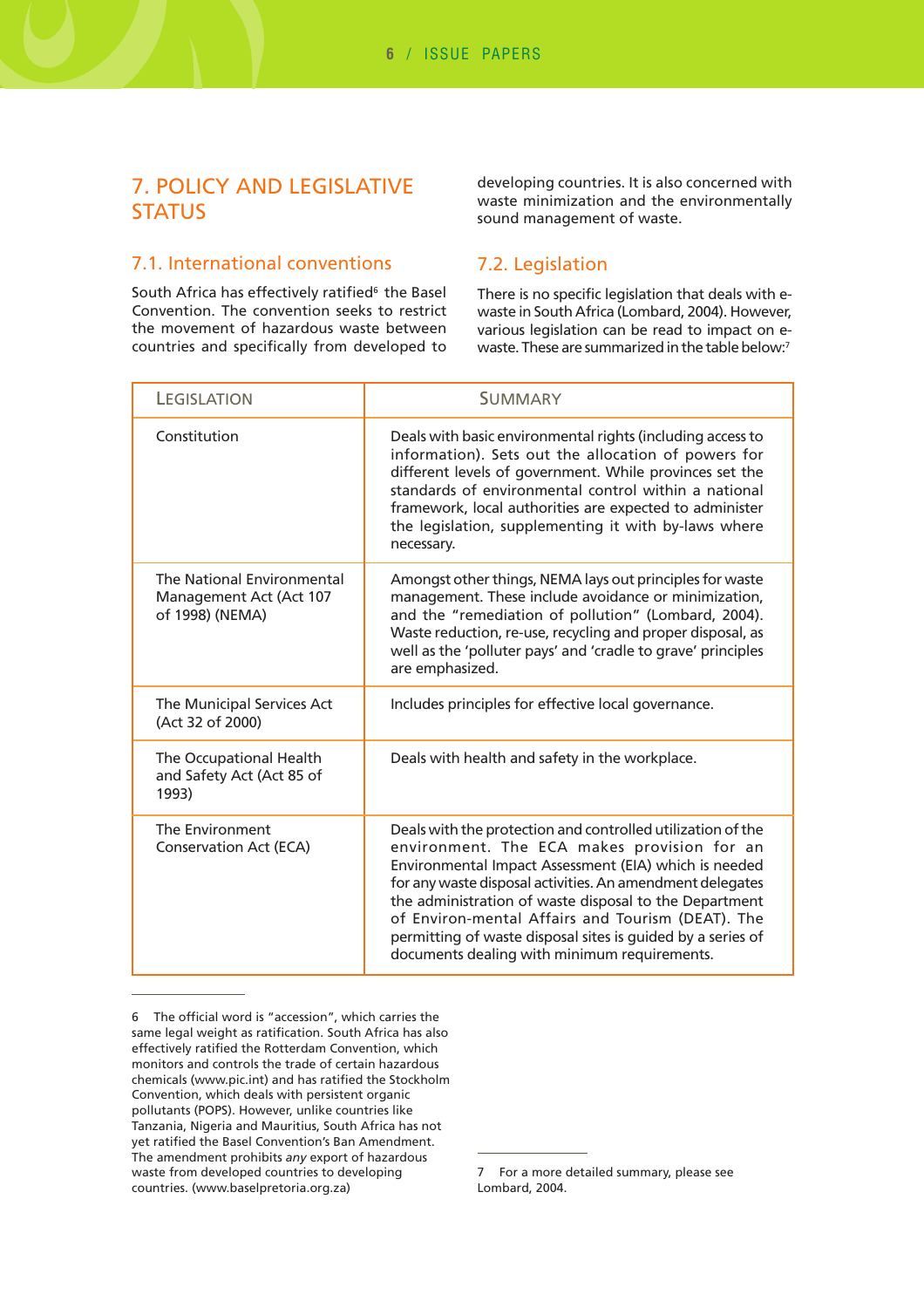| LEGISLATION                                                               | <b>SUMMARY</b>                                                                                                                                                                                                                                                                                                                                                                                                                                 |  |
|---------------------------------------------------------------------------|------------------------------------------------------------------------------------------------------------------------------------------------------------------------------------------------------------------------------------------------------------------------------------------------------------------------------------------------------------------------------------------------------------------------------------------------|--|
| The White Paper on<br>Integrated Pollution and<br><b>Waste Management</b> | Deals with the allocation of environment and waste<br>management functions and powers. Has also included<br>the development of the National Waste Management<br>Strategy, which is a Danish-funded joint venture<br>between the DEAT and the Department of Water<br>Affairs and Forestry. The emphasis is on "holistic waste<br>and pollution management" (Lombard, 2004).<br>Recycling is one of the short-term priority areas<br>identified. |  |
| The Health Act                                                            | Promotes healthy living and working conditions.<br>Relevant to the potential health risk implications of e-<br>waste.                                                                                                                                                                                                                                                                                                                          |  |
| The Hazardous Substances<br>Act                                           | Regulates the management of hazardous substances<br>and hazardous waste.                                                                                                                                                                                                                                                                                                                                                                       |  |

*Source: Lombard, 2004.*

According to Lombard, the legislative scenario has not changed since 2004. However, due to awareness-raising activities, the DEAT now considers e-waste a priority waste stream. (Lombard, 2005. Int).

## 8. E-WASTE ESTIMATES

About 70% of the country's e-waste is thought to be in storage – most of this held by the government. This percentage represents about 10- 20 thousand tons of e-waste, which is expected to double in 10 years time to 30-40 thousand tons. (Lombard, 2005. Int)

The high level of storage in government departments is attributed to difficulties in writing off technology from asset registers (ibid.). Other reasons include a lack of public awareness of what to do with old technology, and a general absence of processes that facilitate its easy collection and disposal. Psychological factors, such as the belief that old technology has a latent value, and issues such as fear of data theft also contribute to the storage of disused technology.

# 9. RECYCLING CAPACITY

The current capacity of e-waste recyclers is not considered high enough to absorb the potential e-waste quantities should decommissioned technology that is being stored be released into the waste stream (ibid.).

There are only three main recyclers who accept

e-waste: Universal Recycling Company, Desco Electronic Recyclers, and African Sky. All of them are based in Gauteng.<sup>8</sup> While Desco has a branch in Cape Town (which processes about 100 tons of e-waste a year), there are, according to Lombard, no other notable recycling operations that can accept e-waste anywhere else in the country.<sup>9</sup>

Desco processes about 400 tons of PC boards, and 2000 tons of varied electronic waste per year, including telecommunications equipment, PCs, and medical and radio equipment (Lombard, 2004). Universal Recycling processes 1800 tons a year, representing only 2% of its entire waste stream processed (Lombard, 2004; van Rensburg, 2005. Int).

At the same time, there is a high level of interdependence between the recyclers. The majority of Universal Recycling's e-waste comes from Desco (van Rensburg, 2005. Int). Reclam, which is said to be the largest recycling organisation in South Africa, accepts e-waste itself, but passes it on to Universal Recycling. Similarly, smaller operations, which say they accept ewaste, typically pass these on to one of the larger recyclers (Lombard, 2004).

<sup>8</sup> Gauteng is one of nine provinces in South Africa. It is where Johannesburg is situated, and is the economic hub of the country. About 7-million of the country's 42-million people live in the province.

 <sup>9</sup> Similarly, Enviroserv's hazardous waste landfill at Holfontein 'imports' hazardous waste from other provinces.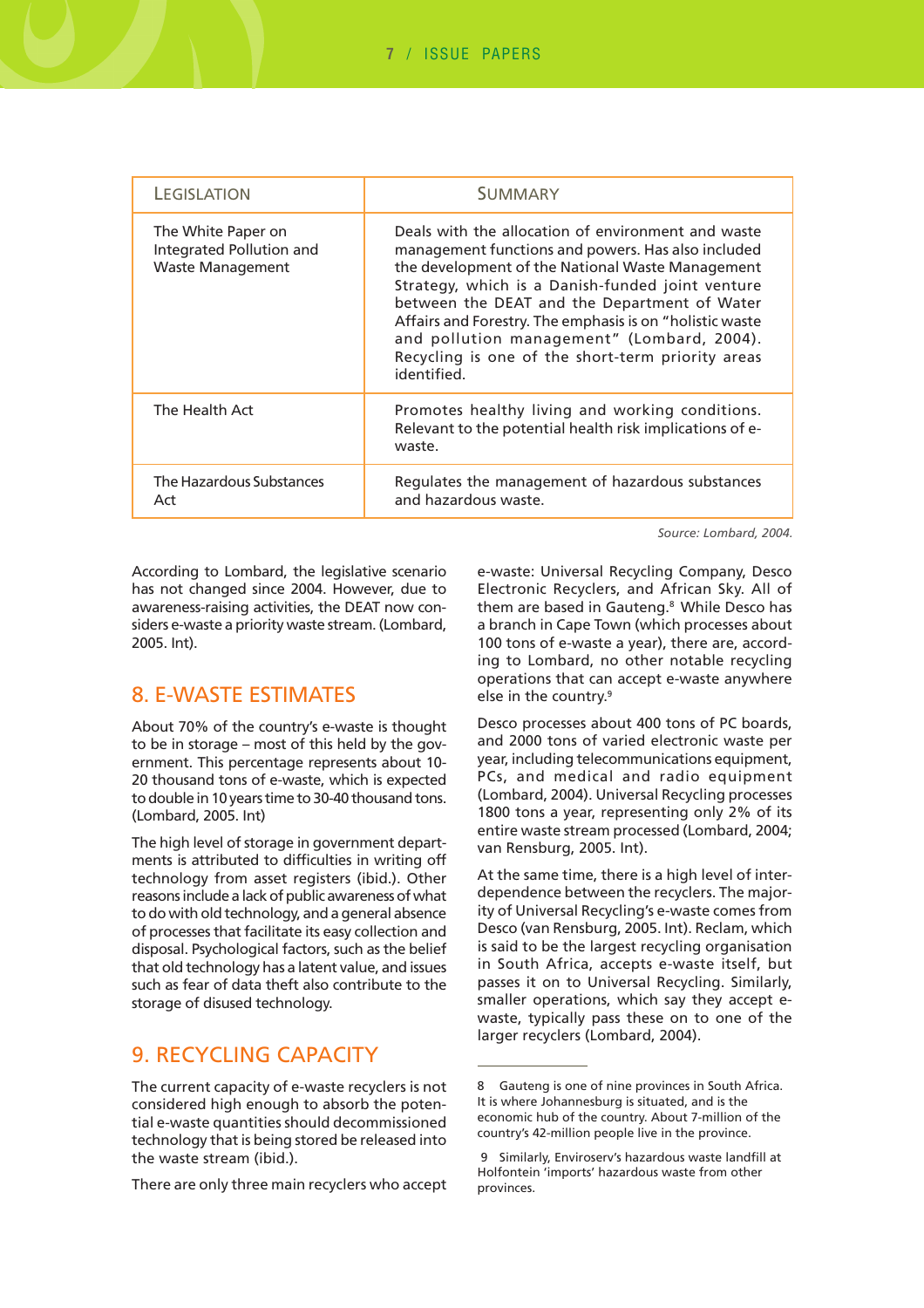## 10. RECYCLING PROCESSES

The recycling processes amongst the current operators are not uniform, and depend on proprietary knowledge or systems developed.10 In the case of Universal Recycling, the processes are highly mechanized and can deal with ferrous and non-ferrous metals. Desco, which was established in 1992, uses machinery it designed and built to process PC boards (Lombard, 2004). However, unlike Universal Recycling, Desco relies heavily on hand-sorting and dismantling – and even removes some parts for resale (Lombard**,** 2004. van Rensburg, 2005. Int). According to Lombard, African Sky, based in Benoni, does some elementary dismantling of e-waste received. Plastic and metal components are recycled locally, while electronic components are exported to Asia (www.e-strategy.co.za).

The processes at Universal Recycling – which has reportedly impressed international inspection teams, including Swiss inspectors and German visitors from Hewlett Packard (HP) – has not been specifically modified for e-waste extraction.

Instead, it tests the stockpiled fraction which it cannot sell for toxicity every 4-6 months, before it is sent to a registered landfill site. According to van Rensburg, introducing electronic products into its recycling processes has not yet impacted on the hazardous levels of the fraction: "So far it's been fine for registered landfill sites, because it's so diluted." (van Rensburg, 2005. Int). Water and air (released from an air plant) is also regularly tested.

The recycling process at Universal Recycling includes a sophisticated combination of conveyor belts, shredding, pulverizing, rotary magnets, extractors, granulation, shears and balers. It does not melt down any of its waste. (Site visit, Lombard, 2004)

We don't do anything by hand. It goes through a shredder, then over a heavy-media plant. Through a water separation process light fraction, like plastic and glass floats, and the heavy stuff sinks. It goes through various heavy-media plants, then goes through an eddy current. Then we slowly separate the different metals. (van Rensburg. Int. 2005)

Universal Recycling deals with 'dirty metals', or mixed loads, because it is too time consuming to sort by hand. The water used at the plant is recycled, which is not necessarily cheap: "It costs us millions of rands to recycle water. But in the long term we're recycling water we'd buy from council. We don't release any water into the system." (ibid.)

A key concern for Lombard – and one which he says has raised the level of attention the government has given e-waste – is the potential threat of backyard electrochemical processes being set up, similar to India and China. Electrochemical processes allow for precious metals to be easily extracted. However, if the process is unregulated, dangerous toxic chemicals which are casually disposed can become a health hazard.

Although electrochemical processes are currently being used in South Africa, they are under highly regulated conditions. One recycler has, however, expressed an interest in using the process, posing the threat that the knowledge can be easily passed on (Lombard, 2005. Int).

# 11. KINDS OF E-WASTE RECEIVED BY RECYCLERS

Although Universal Recycling makes no specific provision for e-waste (it is simply included in its non-ferrous recycling processes), it says it can cope with any kinds of electronic equipment. The e-waste it does receive includes cell phones (which are only slowly getting into the e-waste stream), PCs, photocopies and telephonic equipment. It has also received the occasional TV, but not in bulk. (van Rensburg, 2005. Int) This is similar to Desco, which receives amongst other things, PCs, telecommunications equipment, mainframes, and medical and radio equipment (Lombard, 2004).

Universal Recycling prefers the nickel-cadmium batteries to be removed from waste it receives, but this doesn't always happen. Printer cartridges are donated to charity for recycling (Site visit; van Rensburg, 2005. Int).

Some vendors, such as IBM, put out tenders for recyclers to dispose of unwanted technology. According to Universal Recycling **–** which has in the past been awarded an IBM contract – some of the technology it disposed of was new: "If there's a tender from IBM or HP we'll tender for it. A lot of people prefer us because we don't dismantle or take parts off for resale. They don't

<sup>10</sup> During my site visit to Universal Recycling, it was preferred that I didn't take photographs.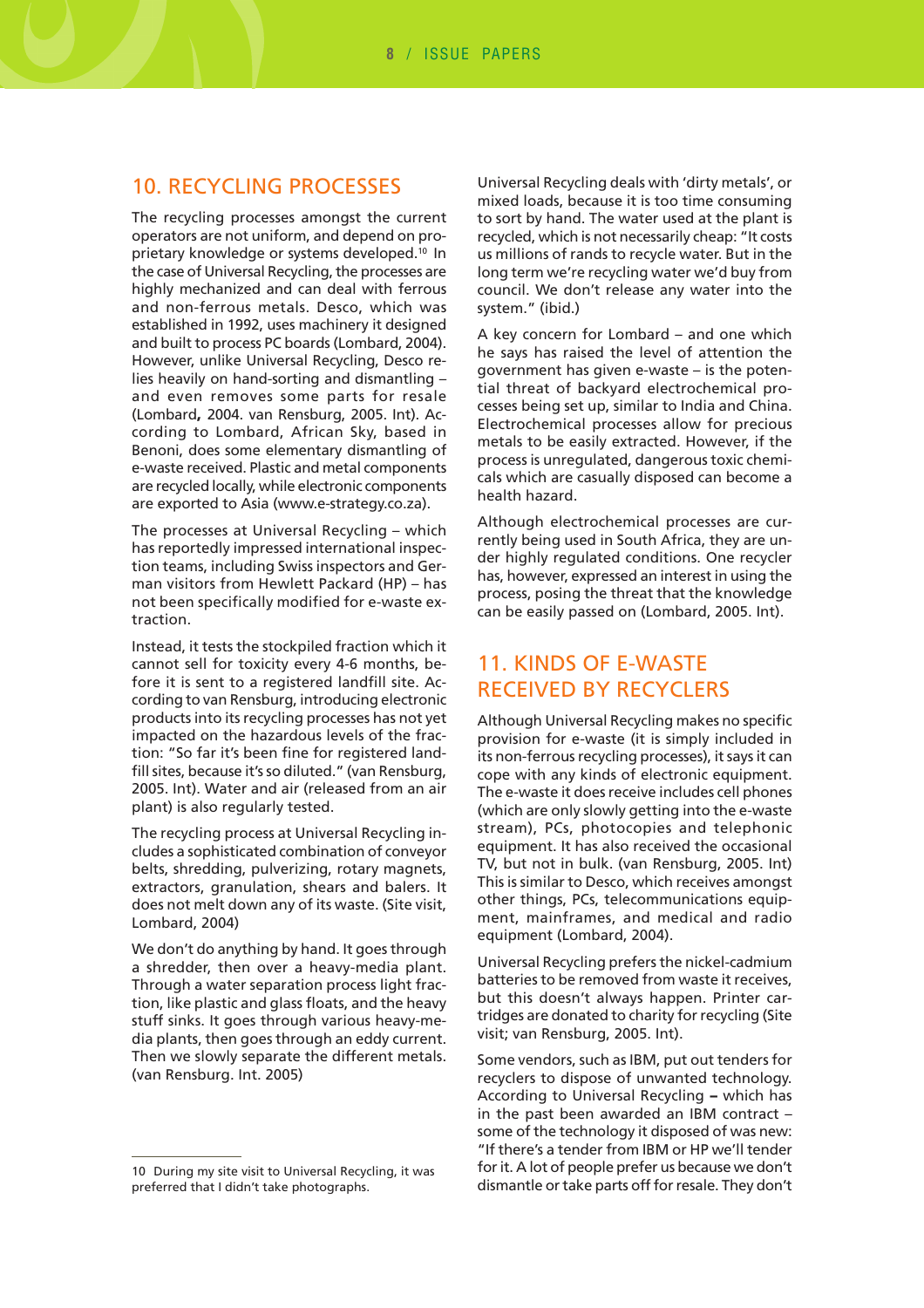want it to be resold. They want it scrapped. We had IBM's contract for a while. Some of it was new, but they wanted it out. Some was still in boxes." (van Rensburg, 2005. Int)

Universal Recycling pays about 43c/kg for a mixed load of e-waste. (ibid.)

## 12. RECYCLED MATERIAL

Universal Recycling makes its money by reselling the 'cleaned' material it recycles. This includes aluminium, copper wire, zinc, ferrous metals and PC boards, if the boards can be extracted. It can only take the refining process to a certain level – after which the product is sold locally, exported, stockpiled or sent to a registered landfill.

The table below gives an indication of the percentages of some of these products found in a PC:

| Plastic                                                                                 | 23%              |  |
|-----------------------------------------------------------------------------------------|------------------|--|
| Ferrous metals<br>(e.g. outer casing)                                                   | 32%              |  |
| Glass                                                                                   | 15%              |  |
| Non-ferrous metals<br>(e.g. zinc, copper, lead,<br>aluminium)                           | 18%              |  |
| PC boards (includes<br>precious metals like gold,<br>palladium, silver<br>and platinum) | Small<br>amounts |  |

*Source: van Rensburg, 2005. Int*

A certain volume of cleaned materials are sent to local refineries so that precious metals can be extracted. Rand Refinery, the major refinery in Gauteng, says it processes "hundreds of tons" of material from e-waste recyclers each year. It says its main suppliers are Desco and Universal Recycling (Lombard, 2004).

While there are fewer and fewer precious metals in new technology products, Lombard says old technology, such as XT computers, can contain as much as 4 grams of gold – richer than the richest ore bodies by mass (Lombard, 2005. Int).

# 13. THE BALANCE BETWEEN IMPORT AND EXPORT

Current estimates suggest that a third of all PC hardware sold in South Africa is secondhand (Lombard, 2005. Int). However, it is unclear how much of this is imported. Computer Aid International, which exports refurbished PCs to Africa, suggests that there is a 'return-for-recycle' model possible for international refurbishers:

Our research showed that for large volume projects to ship computers to refurbishers in Africa it made sense to build in reverse logistics for disposal of waste, like a container to Belgium or Germany when necessary - particularly for monitors which contain particularly hazardous waste. (Sinanan, 2005. Int)

There are also indications that some e-waste is imported into South Africa from other African countries for recycling (Lombard, 2005. Int). According to Universal Recycling, because of the low level of waste disposal technology or know-how in many other African states, this is likely to increase in the future (van Rensburg, 2005. Int).

Perhaps surprisingly, South Africa *exports* a substantial amount of recycled e-waste in a refined or raw form, with Asia and Europe being prime destinations. Universal Recycling says as much of 80% of cleaned material is exported. Although its recycling process is relatively sophisticated, it is not able to extract or separate some materials. Shredded plastics that may still include some metals, such as copper, are sent to China, where hand-sorting allows for a finer extraction of re-usable materials. PC boards, when they are extracted, are sent to Rotterdam. (ibid.)

African Sky – an initiative which musician Johnny Clegg is involved in - exports e-waste to Citiraya in Singapore, after some elementary recycling (Lombard, 2005 Int). Citiraya is considered one of the world's biggest processors of corporate e-waste, and deals with multinationals such as Intel, Nokia and HP (www.estrategy.co.za). However, some waste practitioners feel that the recycling process at African Sky is too elementary, and that much of the value to be had from the process is lost by exporting e-waste in a raw form.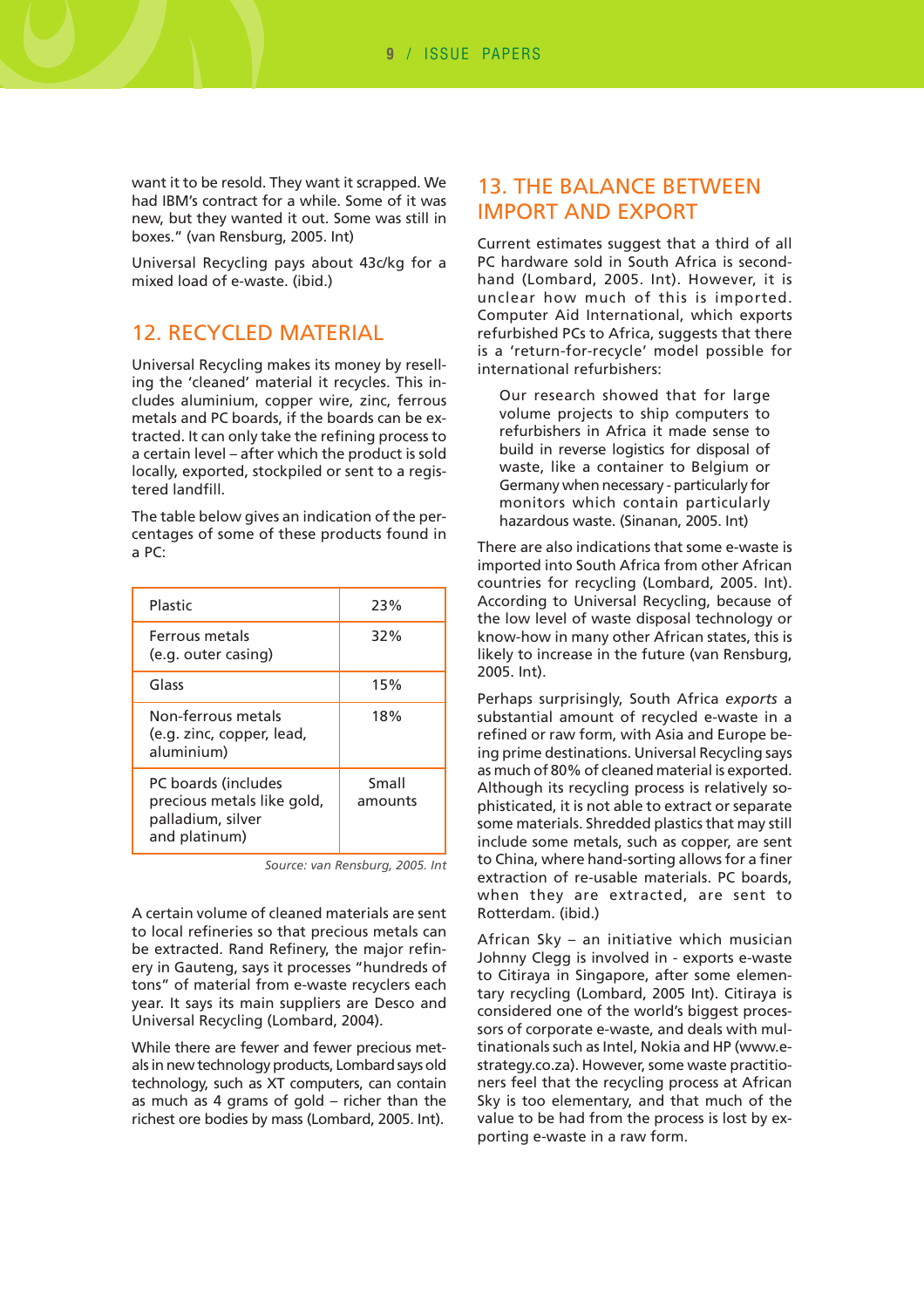## 14. LANDFILL

There is some disagreement about the potential health threat or negative environmental impact e-waste dumped on landfills might pose. Although accurate figures have not been made widely available, one landfill in Gauteng reports that 2.2 tons of e-waste are disposed at its site each month.<sup>11</sup> (Lombard, 2004)

According to Lombard, unrefined e-waste dumped on landfills does not pose much of a health risk. He says registered landfills are reasonably protected to prevent leaching. At the same time, informal salvaging from landfill sites is either restricted or closely monitored.

However, this seems to contradict the attention a hazardous waste site like Holfontein gives to nickel-cadmium batteries – if it receives them, they must be in a properly sealed drum, and are encapsulated (buried in concrete) (Site visit, 2005). Similarly, van Rensburg points out that simply crushing CRT tubes is a potential problem, and that municipal dumps could be particularly vulnerable: "Most people don't know what they dump. They don't check what you've got on the back of your truck. They put it in a hole, and drive over it with a big compactor. That is more dangerous than anything" (van Rensburg, 2005. Int)

All stockpiled fraction that is sent to landfills (such as plastic or glass, but excluding nickelcadmium batteries, which are simply stockpiled) is regularly tested for toxicity levels at Universal Recycling. Although toxic substances such as arsenic and mercury are contained in ewaste, no special provision is made for these. "We were a bit worried about the end product – if we were contaminating our waste [by accepting e-waste]. Then we started testing. So far the toxicity has been at acceptable levels." CRT tubes are also crushed in the recycling process, but there has been no evidence of adverse toxicity. (van Rensburg, 2005. Int)

# 15. STORAGE AND DISPOSAL OF HAZARDOUS MATERIALS

Nickel-cadmium batteries, CRTs and plastics used in electronic products all pose major challenges for recyclers in South Africa – potentially highlighting a major gap in the country's current capacity to handle e-waste.

Although Universal Recycling prefers that nickel-cadmium batteries are removed from ewaste it receives, this does not always happen:

We don't pull out the nickel-cadmium battery. It goes through the shredder. We've got big drums of those batteries, so we do in the end separate them. We hold the drums. We're hoping that someone will recycle them one day. We don't know how to recycle them. If we can't find anything else they will have to go to Holfontein. (ibid.)

A key challenge it faces is that it may only dispose of the batteries at a hazardous waste site, which will cost it money.

Of equal concern is what happens to the batteries that are removed from e-waste it receives: "When they are removed, we don't know where they go" (van Rensburg, 2005. Int). This concern is supported by the Holfontein site visit, which says it "does not receive a lot" of e-waste (Site visit, 2005).

In 2004 Desco had 25 tons of CRTs stockpiled (Lombard, 2004). The problem is further exacerbated by the fact that although refurbishment can extend the useful life of a PC, monitors are not easily refurbished, and are one of the most likely components to simply be swapped out (Open Research, 2004). This, together with the relatively low cost of new monitors, means that with refurbishment, a monitor to PC ratio of roughly 2:1 is likely to enter the e-waste stream.

Flame-retardant plastics from electronic goods are also a challenge. Universal Recycling says it can find no local market to accept stockpiled fraction. Some of the plastic fraction is used for lunging rings for horses. The rest is sent to landfills.12 (van Rensburg, 2005. Int)

<sup>11</sup> This can be compared to the 16-tons of medical waste produced in the entire province each month by one of the country's main testing laboratories (Lancet, 2005. informal discussion).

<sup>12</sup> This can be compared to Computer Aid International's experience in the United Kingdom, where the re-use of recycled materials appears to be higher: "We recycle everything we get. Our recyclers may landfill small amounts of plastics or glass but this is rare and only when there is no re-use for the material. One of the challenges is finding a use for everything - a lot of plastics ends up in road building still technically landfill if you're worried about chemicals leaching into the environment." (Sinanan, 2005. Int)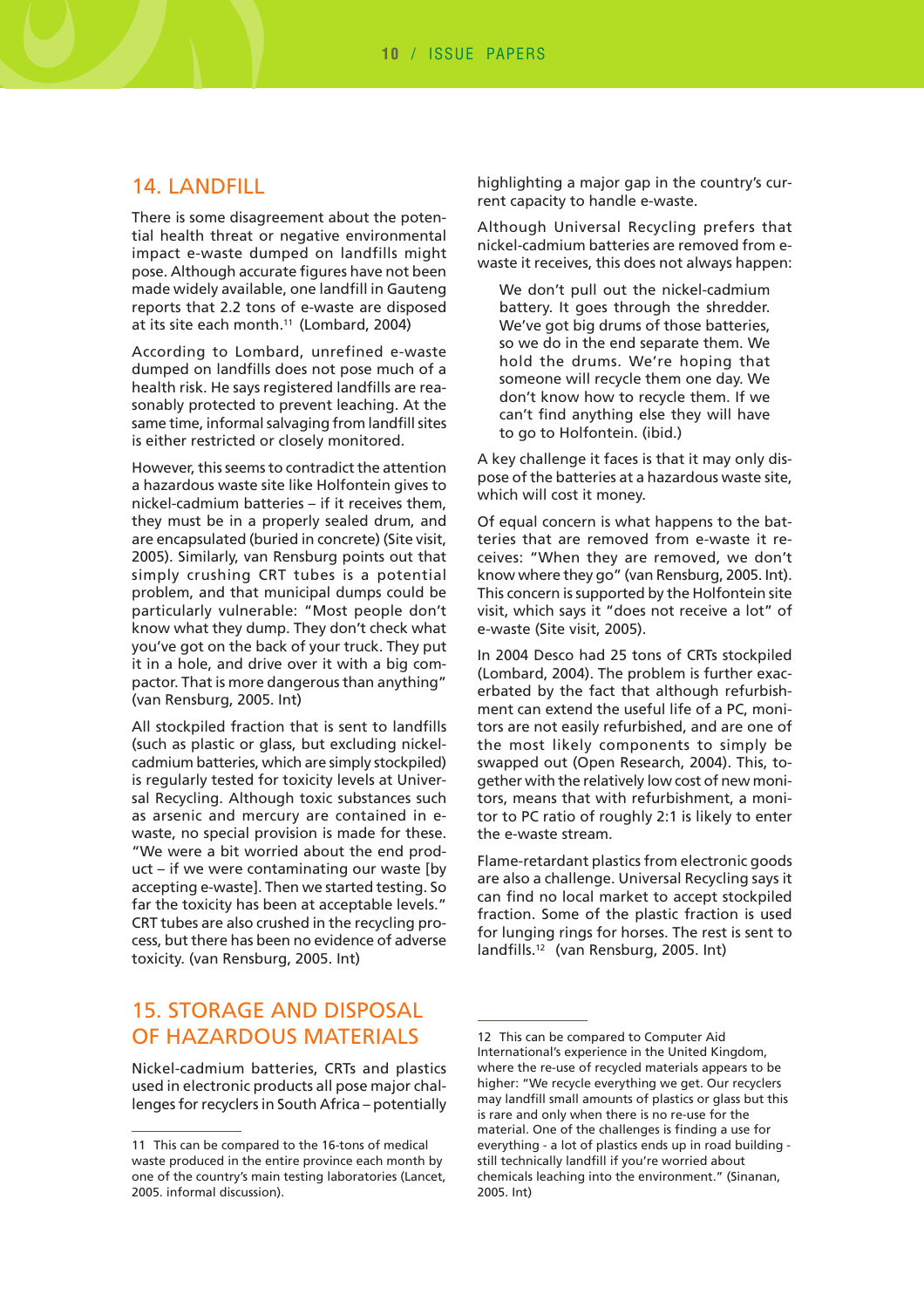According to van Rensburg, if the cost of disposal means that it becomes financially unsustainable to continue receiving e-waste, it will no longer accept electronic products for recycling. The same applies if the toxicity levels rise in stockpiled fraction destined for landfill: "If something slips through, then we have to look at a whole different model. It's not viable if we have to dump our waste in Holfontein landfill."13 (van Rensburg. 2005. Int).

# 16. CURRENT E-WASTE ACTIVITIES IN SOUTH AFRICA

#### 16.1. Projects and initiatives

The BCRC is tasked with influencing role-players across 22 countries in Africa (including businesses, NGOs, governments and industry bodies).14 It is one of four set up in Africa. Others centres have been established in Eqypt and Senegal. A co-ordinating centre has been set up in Nigeria. (www.baselpretoria.org.za)

The role of these centres is to "promote capacity building in Hazardous waste management through mainly training and technology transfer activities." (ibid.)

An African Institute for Environmentally Sound Management of Hazardous and Other Wastes is currently being set up. This is the result of a joint agreement between 13 African countries, including South Africa.<sup>15</sup> The institute, which will be a separate legal entity, will then host the BCRC. (ibid.) According to Ecroignard, BCRC is currently looking for funds to implement an e-waste programme so that the issue of e-waste can be highlighted regionally. (Ecroignard, 2005. Int)

In South Africa, an e-waste Working Group, which consists of multi-stakeholder players, has also been set up. Waste experts, hazardous waste recyclers, the government (DEAT and Department of Trade and Industry), IT distributors as well as the BCRC are all represented in the Working Group. However, Ecroignard says the Working Group has had difficulty operating effectively because of a shortage of funds. Despite this, its activities – and those of its participants – have raised the profile of e-waste significantly. (Lombard, 2005. Int).

South Africa also has an Environmental Enforcement Unit (or 'Green Scorpions') which is engaged in regulating and monitoring waste sites. It has closed down sites in the past, and its activities include training magistrates about environmental issues and legislation. (Ecroignard, 2005. Int)

For the NGO sector, the issue of e-waste is relatively new. Most NGOs active in the area of ICTs have discussed the issue, but in the main little is known about the actual status and implications of e-waste on the ground in South Africa and the rest of Africa.

By implication, NGOs that have been refurbishing PCs for educational or other developmental purposes have been taking part in the recycling continuum. Some grassroots recycling projects, such as the Gauteng Zero Waste Communities Forum, do not currently have the capacity to give serious attention to e-waste. (O'Hagan, 2005. Int)

### 16.2. Legislation or self-regulation?

According to Ecroignard, the core aim of the BCRC is to develop legislation that is based on the Swiss recycling model. This is seen to be practical, straightforward, and easy to follow, and closest to what the Basel Convention wants. The task of the Working Group is to suggest legislation that is "workable" and "not too difficult to follow".16 (Ecroignard, 2005. Int)

Switzerland (as well as other OECD countries), has developed a recycling system that consists of a "high rate of recycling in an environmentally sound manner" (EMPA & seco, 2004). These recycling processes, which are certified and monitored, are financed by an Advanced Recycling Fee (ARF) on new electronic products.

<sup>13</sup> Again, the economic model is different in the United Kingdom: "We rarely pay cash to get rid of waste but it does take up a lot of our time. We make money back on monitors and from Metallo Chimique for metals reclaimed." (Sinanan, 2005. Int)

<sup>14</sup> The countries are Botswana, Ethiopia, Gambia, Kenya, Lesotho, Malawi, Mauritius, Mozambique, Namibia, Nigeria, Seychelles, South Africa, Rwanda, Tanzania, Uganda, Ghana**,** Eritrea, Sierra Leone, Liberia, Swaziland, Zambia and Zimbabwe (www.baselpretoria.org.za).

<sup>15</sup> Others are Ghana, Kenya, Mozambique, Nigeria, Rwanda, Swaziland, Tanzania, Gambia, Namibia, Botswana, Uganda and Zambia.

<sup>16</sup> She suggests that in contrast, legislation in, for example, California, is complicated.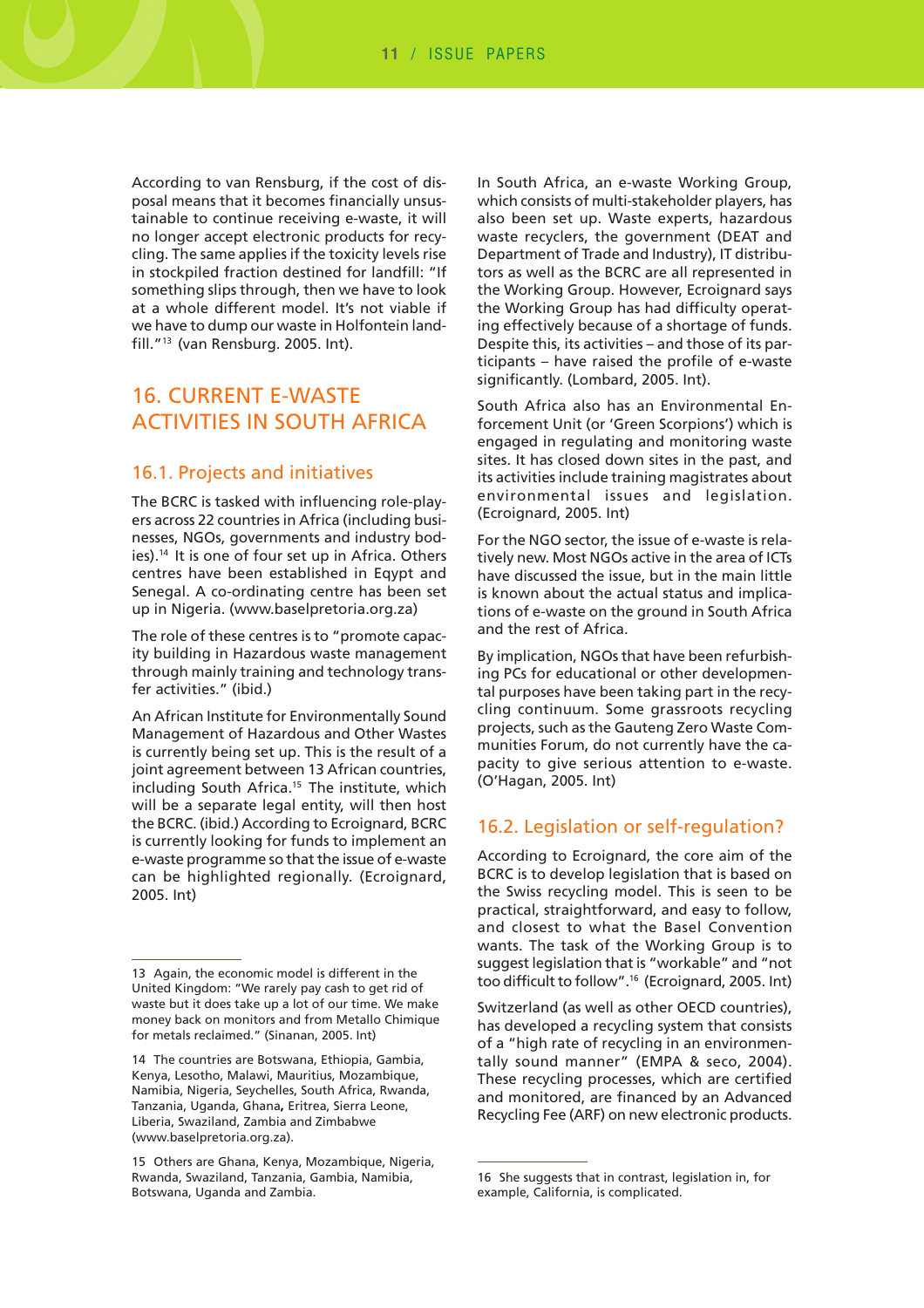Consumers return end-of-life products to retail outlets or collection points, which are then delivered to the recyclers. (EMPA & seco, 2004)

The BCRC says that while an ARF in South Africa could be useful, one of the main challenges is developing capacity for the collection and delivery of e-waste to recyclers, with 'ease of use' being the emphasis. "A fee would help, but because recycling is viable for recyclers at the moment, it might not be necessary. Setting up a system where it's easy to take-back old technology is more important. Big recyclers are unwilling to go out and pick up only two machines". (Ecroignard, 2005. Int)

The BCRC's current emphasis is South Africa, where it hopes to show that the e-waste challenge can be dealt with in a practical way. This will then be used as a model for other African countries.

For some, legislation is not necessarily seen as the best way forward. What is preferred is an industry solution to an industry problem, with self-regulation being the key. The refurbishment of PCs for development purposes is one of the potential industry solutions being emphasized.

However, a key challenge in South Africa is getting the ICT industry on board and involved in the current processes ("tentative links" are described as being forged (ibid.)). Both Axiz, a distributor of computers and peripherals, and Mustek, a supplier of IT products, are said to be enthusiastic. HP, which is already recycling through its i-Community refurbishment project in Mokopane, Limpopo province, is also interested. However, according to the Working Group, many other ICT vendors are showing a distinct disinterest.

Cell phone companies in particular are proving problematic. A key irony is that many of the multi-national vendors operating in South Africa have already implemented take-back systems in Europe. Similarly, the UN and Basel Convention are attempting to develop a Mobile Phone Partnership, which deals with the environmentally sound management of used and end-of-life phones. According to Ecroignard, some mobile phone multinationals, who are represented locally, are involved in the initiative. "They're not bringing what they do over there here. In our experience, they are reluctant. There's concern across the board that they need to comply with EU legislation, but not in South Africa." (ibid.)

HP, which has participated in the Working Group through its i-Community programme, produces some e-waste at its refurbishment programme in Mokopane. While only about 200 PCs have been refurbished through the programme, scrap metal is given to local scrap metal dealers, and it has spoken to Desco about taking its discarded CPU boards. However, it currently doesn't have sufficient volume of these stockpiled. Monitors are posing a problem. Although there are operations overseas which can recycle them, it's currently not financially viable for HP to export what it has. (Rose, 2005. Int)

It is expected that HP's international e-waste practices – which are described as seeking an 'holistic' solution to e-waste – will be implemented locally, regardless of legislation. However, no ARF surcharge is currently envisaged locally. As Rose points out, take-back systems are already effectively in place for its major clients in government and big business. Old machines are swapped out for new. However, these clients trade in PC volumes of anywhere between 4000 - 30 000 PCs. The fate of technology purchased by small businesses, NGOs or the public is less certain.

It is, nevertheless, a good sign that distributors like Axiz – one of HP's two local distributors – is already engaged with the e-waste Working Group. The Department of Trade and Industry is also currently considering ways of developing incentives to encourage the participation of business (Visage, 2005. e-mail correspondence).

# 17. TO WHAT EXTENT IS E-WASTE A PROBLEM IN SOUTH AFRICA?

"On a scale of 1-10 we're at a three. We're getting somewhere, but slowly". (Ecroignard, 2005. Int)

The extent to which e-waste is seen as a problem in South Africa, depends to some measure on who you talk to.

E-waste is receiving a relatively high priority in South Africa at the moment, and there are reported to be good management and monitoring systems in place that govern waste streams. A recent visit by a Swiss monitoring team concluded that the key area of intervention in the country was to "support and expand existing business initiatives to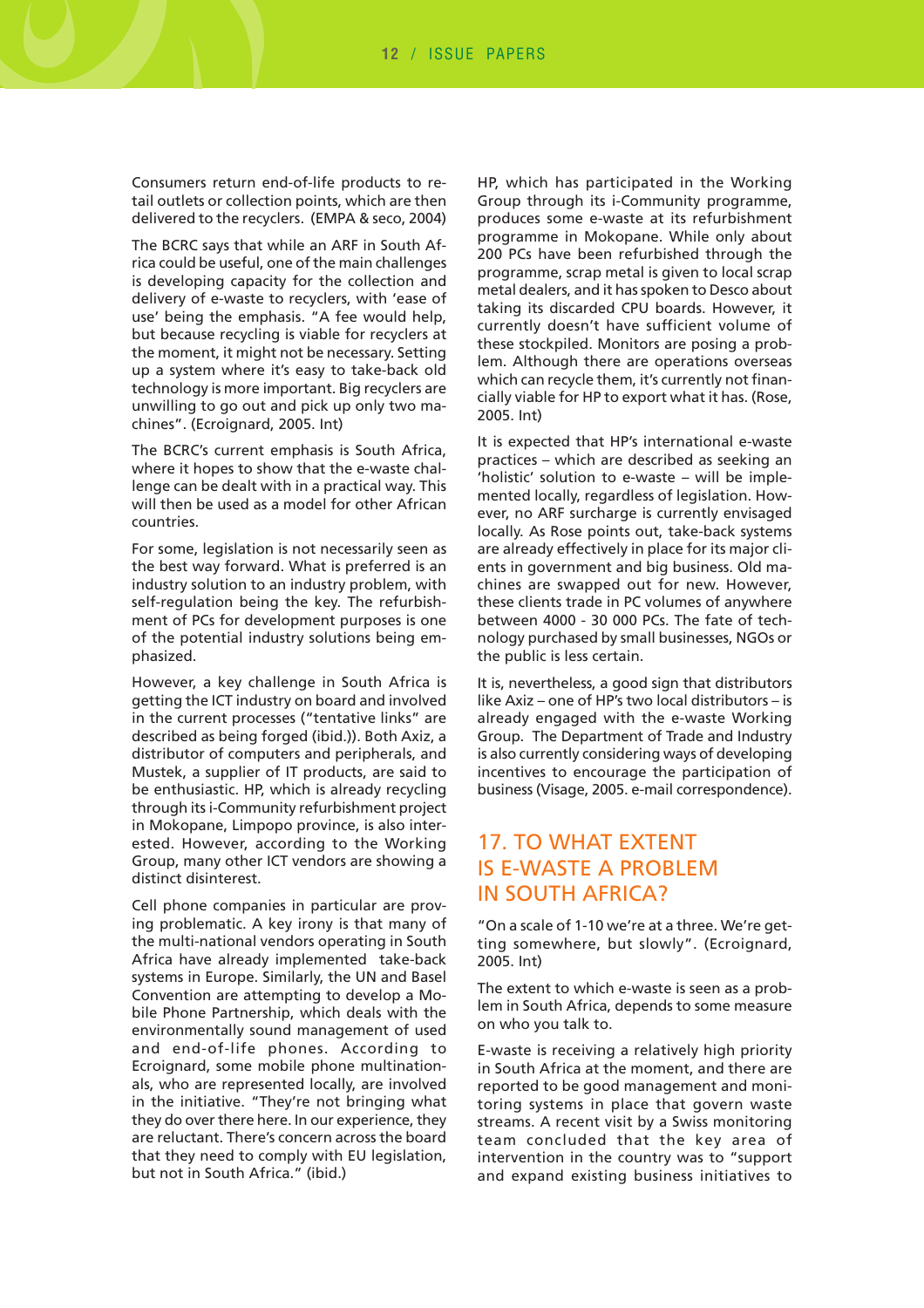accept e-waste and improve the re-sue loop" - South Africa was described as having "sophisticated e-waste recycling facilities". (EMPA & seco, 2004)

Some waste practitioners, such as Lombard, see e-waste as an opportunity – a chance to significantly scale up local refurbishment processes (using technology discarded locally), and a way of developing a small, yet effective recycling industry. Both offer the opportunity for socioeconomic development, and skills transferal.

However, refurbishment is only likely to result in part of the solution. Studies have suggested<sup>17</sup> that it's not simply the case that any old PC is worthy of refurbishment or is a good technology solution for development. As one NGO put it, "They're not going to be able to do much with my old PCs. 43c/kg [for electronic bulk offered by the likes of Universal Recycling] doesn't make it seem worth the petrol to deliver old technology to recyclers." Similarly, the big recyclers don't see it worth their while to collect from individuals or small organisations.

While recyclers like African Sky and Desco do bother to collect e-waste en masse from government and large corporations, there is clearly a need for more awareness to be raised amongst the public, and micro-collection processes to be established. However, for a grassroots project like the Gauteng Zero Waste Communities Forum, it is difficult enough streamlining the collection of 'traditional' waste like cans, paper and bottles. The economics of e-waste collection at a micro level are also, at this stage, unclear.

The financial viability of the recycling industry is sometimes tenuous. Exporting waste means that it is vulnerable to the vagaries of the rand, which can have a knock-on effect for collection projects. At the same time, competitive strategies by big recycling companies - that, for instance, are designed to manipulate the price of recycled goods - have in the past had a negative impact on smaller recyclers (Lombard, 2005. Int). As Universal Recycling points out, the viability of continuing to accept e-waste is unproven if, in the end, it needs to dispose of its stockpiled nickel-cadmium batteries at a hazardous waste site or the toxicity in its landfilled fraction rises.

There are differences of opinion of the extent to which dumping e-waste at registered landfills is a problem. Waste scientists such as Lombard feel these sites are sufficiently protected to prevent leaching into underground water. By implication, Holfontein, which encapsulates nickel-cadmium batteries, disagrees. The BCRC also finds this problematic.

According to HP, international practices in dealing with e-waste are likely to trickle down to regional outfits. One of the key motivators is brand protection: "If a whole lot of HP PCs end up on a dump, we don't want to be seen to be responsible." (Rose, 2005. Int). At the same time, HP seems sincere about looking for an holistic solution to the problem, and is already recycling by-products of its refurbishment process in Limpopo. However, in the absence of legislation, the key motivator for ICT vendors to follow suit is not predictable. As Rose suggests, some will, some won't.

While the high level of storage of end-of-life technology distorts the current picture, most agree that e-waste will become a major challenge in a few years time. The capacity of current e-waste recyclers to handle a major inflow of e-waste is questionable.

Both the disposal of nickel-cadmium batteries and CRTs are currently a problem. There is equally a potential threat of unregistered or backyard electrochemical processes developing.

In many other countries in Africa, the challenges are described as more basic. Although there has been an improvement in waste legislation over the past few years, e-waste has not received significant attention. However, the BCRC says it has received some enquires from countries such as Botswana and the Central African Republic. At the same time, many African countries are signatories for to the Basel Convention, by implication making e-waste one of their policy priorities. Given the funding, the BCRC is also looking to raise the profile of e-waste in the region.

<sup>17</sup> See, for instance, Open Research, 2004.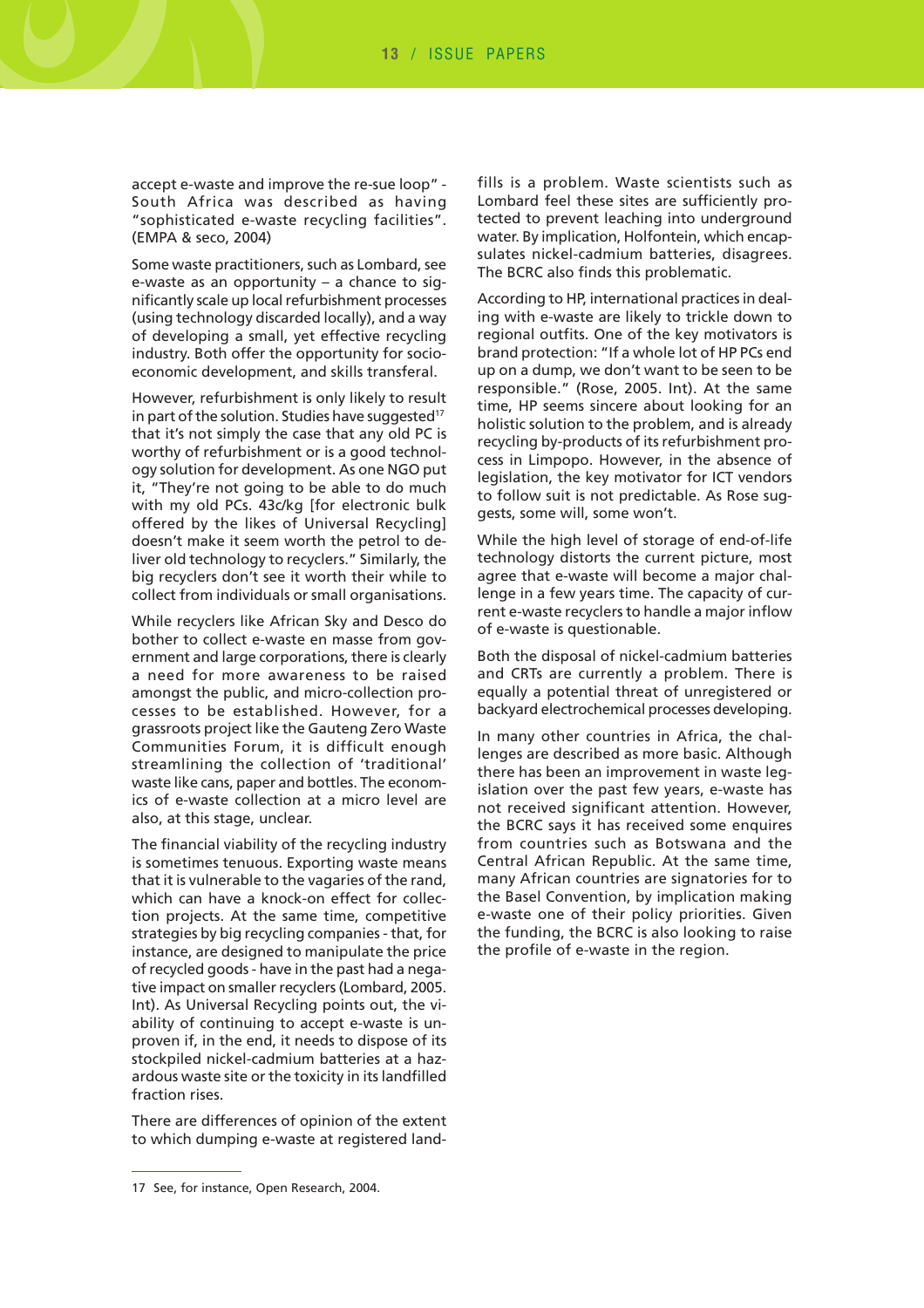**14** / ISSUE PAPERS

## 18. LIST OF INFORMANTS

*Ecroignard, Lene*

BCRC, Information & Marketing Coordinator. Member of e-waste Working Group.

*O'Hagan, Thandi* Gauteng Zero Waste Communities Forum

*Lombard, Ray* Waste scientist. Member of e-waste Working Group.

*Rose, Hayward* HP i-Community

*Sinanan, Sonia* Computer Aid International, Operations Director

*Visagie, Marba* Department of Trade and Industry. Also member of e-waste Working Group.

*Van Rensburg, Debbie* Universal Recycling, Environmental Manager

## 19. REFERENCES

Carl Bro Management (2001) *Regional needs analysis*. Synthesis and recommendations. Basel Convention Regional Centre, Pretoria.

EMPA & seco (2004) *Knowledge Partnership in E-Waste Recycling*. Pamphlet, December, 2004. EMPA (Swiss Federal Laboratories for Materials Testing and Research) / Seco (Swiss State Secretariat for Economic Affairs), Bern.

Furter, L. (2004) *e-Waste has dawned*. RéSource, May 2004. Publisher and place unknown.

International Telecommunication Union (2004) *Africa: The World's Fastest Growing Mobile Market*. Press release, April 26, 2004. www.itu.int

Jensen, M. (2003) Chapter 6: *ICT in Africa: A Status Report*. World Economic Forum's Global Information Technology Report 2002-2003. World Economic Forum, Geneva.

Lombard, R. (2004) *e-Waste Assessment in South Africa*. Case study of the Gauteng Province. Draft report.

- Mackay, T. (2004) *Where do PCs go to die?* PCFormat, August 2004. Publisher and place unknown.
- Open Research (2004) *Paying the Price?* A Total Cost of Ownership comparison between new and refurbished PCs in the small business, NGO and school in Africa. CATIA (Catalysing Access to ICTs in Africa), Johannesburg.
- UNEP & Basel Convention (2005) *Basel Convention "Mobile Phone Partnership Initiative"*. Guidance Document. Environmentally sound management of used and end-of-life mobile phones. Second draft.
- UNESCO (2003). *First international meeting of specialists on "New Synergies for Recycling Information Technology Equipment"*. Final Report, 14-15 March 2003. Paris, UNESCO Headquarters
- Warwick (2005) *Dumping in the digital divide* www.telecomtv.com [Accessed, November, 2005]
- www.e-strategy.co.za (2004) South Africa's first ISO-compliant e-waste company launched. Author unknown. November, 2004. www.e-strategy.co.za [Accessed September, 2005]

#### **Websites**

Basel Convention Regional Centre – Pretoria. www.baselpretoria.org.za

Desco Electronic Recyclers. www.desco.co.za

Wikipedia. [For useful summarized definitions of the Basel Convention and the Ban Amendment, amongst others] http://en.wikipedia.org

Icando. www.icando.co.za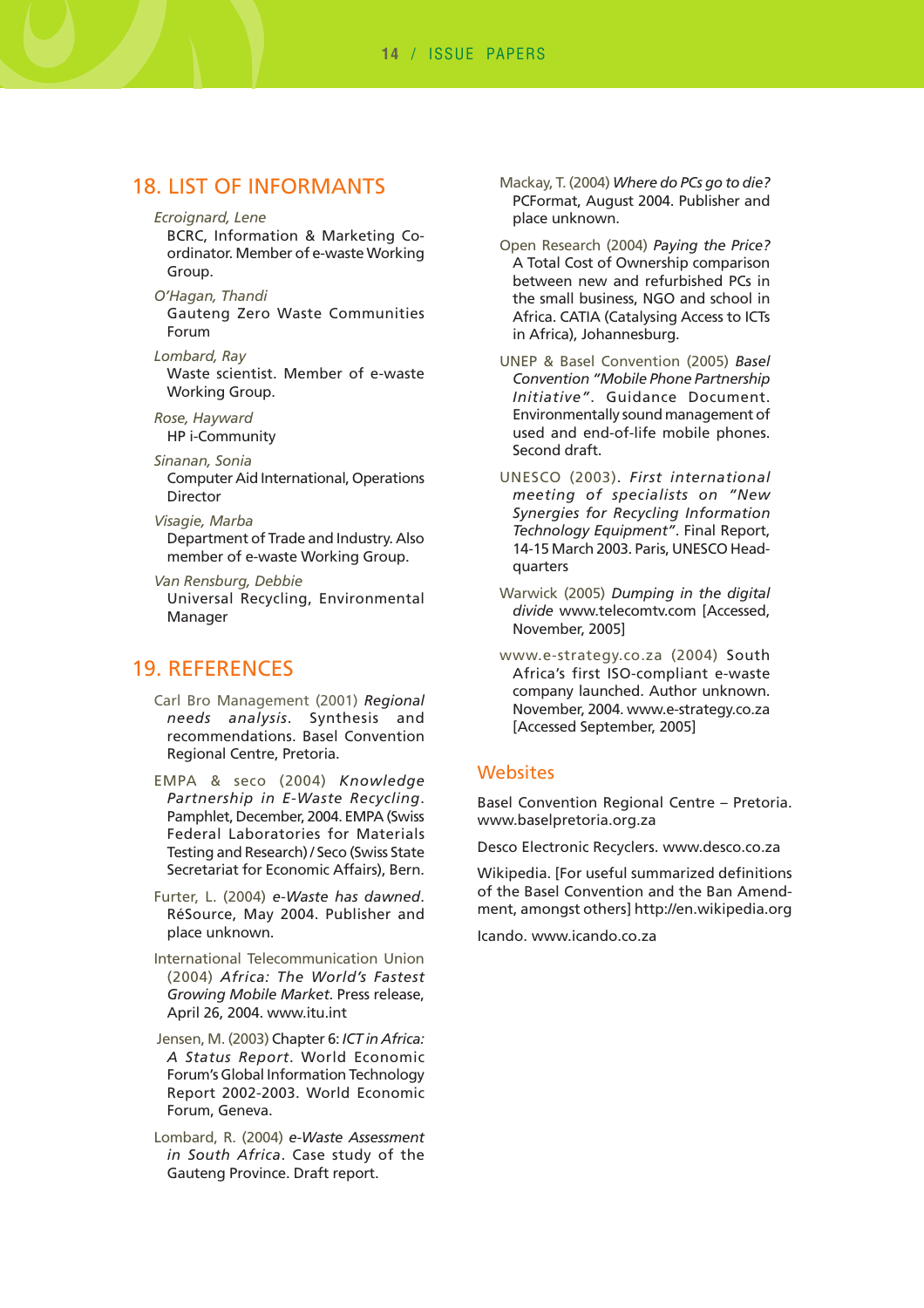# 20. APPENDICES

#### 20.1. Signatories to Basel Convention in BCRC region

|                  | <b>BASEL CONVENTION</b> |                      |                              |
|------------------|-------------------------|----------------------|------------------------------|
|                  | <b>Convention</b>       | <b>Ban amendment</b> | <b>Protocol on liability</b> |
| <b>Botswana</b>  | Accession               | Acceptance           | Accession                    |
| Eritrea          |                         |                      |                              |
| Ethiopia         | Accession               | Ratification         | Accession                    |
| Ghana            | Accession               |                      |                              |
| The Gambia       | Accession               | Ratification         |                              |
| Kenya            | Accession               |                      |                              |
| Lesotho          | Accession               |                      |                              |
| Liberia          | Accession               |                      |                              |
| Malawi           | Accession               |                      |                              |
| <b>Mauritius</b> | Accession               | Ratification         |                              |
| Mozambique       | Accession               |                      |                              |
| Namibia          | Accession               |                      |                              |
| Nigeria          | Ratification            | Ratification         |                              |
| Seychelles       | Accession               |                      |                              |
| Sierra Leone     | Accession               |                      |                              |
| South Africa     | Accession               |                      |                              |
| Swaziland        |                         |                      |                              |
| Rwanda           | Accession               |                      |                              |
| Tanzania         | Accession               | Ratification         |                              |
| Uganda           | Accession               |                      |                              |
| Zambia           | Accession               |                      |                              |
| Zimbabwe         |                         |                      |                              |

## 20.2. Perspective of practitioner in the United Kingdom

*By Sonia Sinanan, Computer Aid International*

Computer Aid International (CAI) is a registered charity in the United Kingdom (UK) whose mission is to solicit donations of the highest quality computer equipment from donors in the UK for the productive reuse in non-profit organisations in developing countries.

*.Source: www.baselpretoria.org.za*

In order to achieve our mission, CAI have established an operation in the UK for donations of computers and related equipment to be collected, processed and shipped. It has been essential for CAI to put in place the logistics necessary to ensure that we are able deal effectively with everything that is donated to us.

To encourage organisations and companies to donate equipment, we have developed a service which enables donors to give us all their equipment safe in the knowledge that they are complying with current legislation regarding e-waste.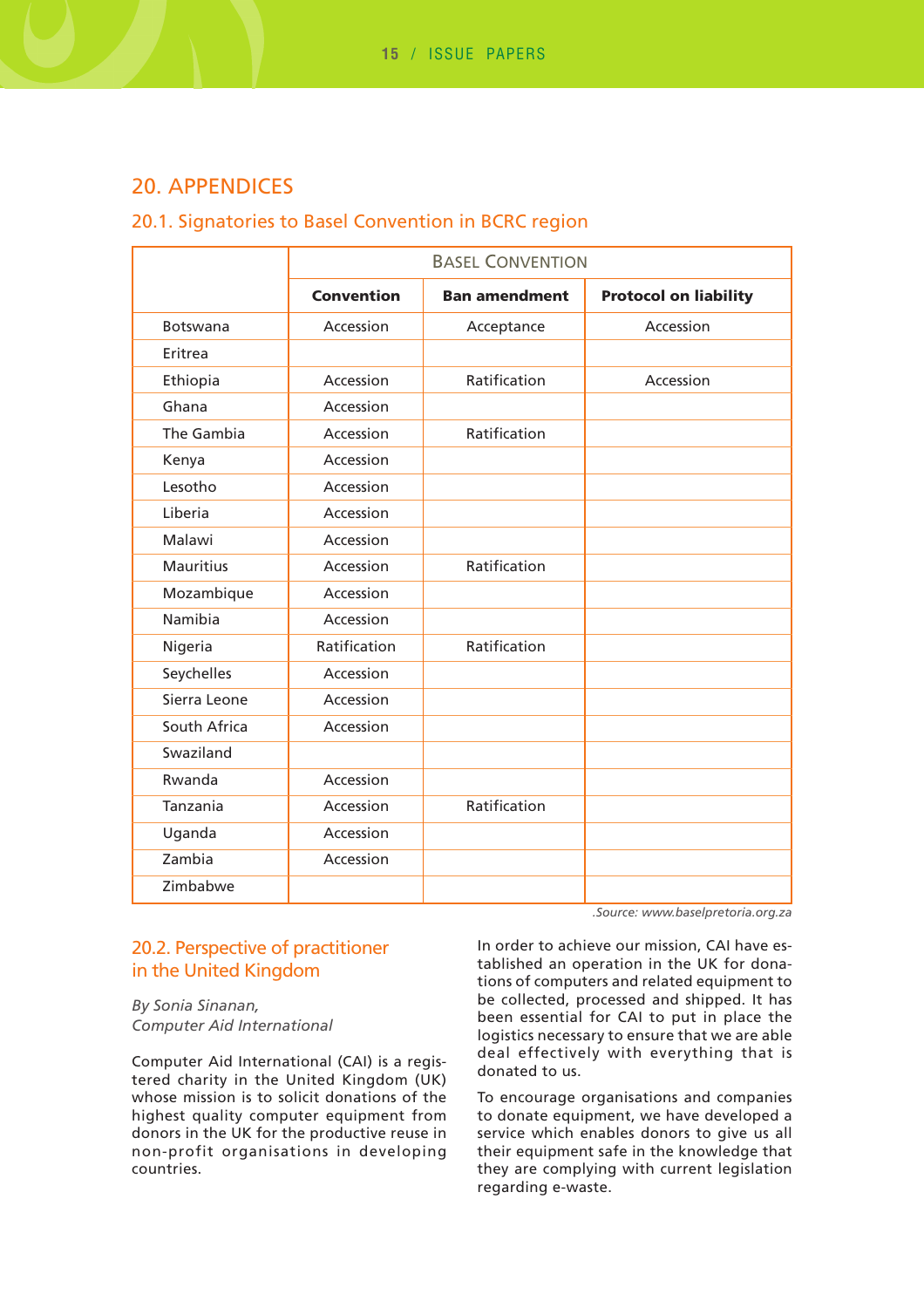**16** / ISSUE PAPERS

The current framework for legislation on the disposal of e-waste in the UK is the European Union (EU) Waste Electronic and Electrical Equipment (WEEE) Directive. The (WEEE) Directive was agreed on in February, 2003, along with the related Directive on Restrictions of the use of certain Hazardous Substances in electrical and electronic equipment (RoHS). It is due to become law at the end of the summer of 2005.

WEEE aims to minimise the impacts of electrical and electronic equipment on the environment during its lifespan, and when it is discarded. It encourages and sets criteria for the collection, treatment, recycling and recovery of waste electrical and electronic equipment.

WEEE makes producers responsible for financing most of these activities, which means that the producer (or manufacturer) must ensure that it has in place suitable logistics to recycle equipment at the end of its life. It is expected that this financing will come from a levy on goods at the point of sale to cover the costs of eventual disposal (i.e. consumers will pay for this disposal). It is also expected that retailers will manage the take-back of old equipment at the point of purchase of new equipment.

Private householders are to be able to return old technology without charge. This process is to be managed by local authorities in the UK who, in principle, should already have in place local dropoff facilities for e-waste for consumers.

Businesses and organisations must demonstrate how they have disposed of equipment that they have deemed waste by showing volumes and waste transfer notes for all their WEEE. The emphasis is currently on showing that equipment has been properly disposed of rather than re-used; but designating equipment for re-use means that it is not classified as waste and organisations can reduce their waste output by reselling, or giving equipment away for re-use.

CAI is committed to re-using as much of the equipment donated to us as we can. We refurbish this equipment and prepare it for shipping to our beneficiaries in developing countries. We also cannibalise equipment that we are not going to use to harvest spare parts for our shipments.

What we are left with is equipment that we cannot re-use. This is e-waste generated by CAI in the course of our work and we must comply with the WEEE directive in our disposal of this waste.

We have a number of routes for this equipment. Waste base units, printers and peripherals are collected by a licensed waste management company which is also licensed to carry hazardous waste (e.g. monitors) on the road. This waste is transported to a sorting depot (in the UK) and the equipment is manually taken apart to separate its component parts and raw materials. There is a market for many of the raw materials, particularly in volume, such as iron, aluminium, copper, gold and silver. Where possible, but not exclusively, material is separated without the use of chemicals or incineration.

For larger amounts of waste, pallets are transported to an incinerator in Belgium. This is run by Metallo Chimique (www.metallo.com) and here waste is incinerated in a state-of- the-art furnace. This produces optimum levels of returned raw materials and creates zero waste – materials are shredded and incinerated. Anything not recovered is used or destroyed in the process. For example, reclaimed glass is used as ballast for the furnace.

Monitors are sent to an organisation in Germany which repairs them, where possible, for re-sale. Monitors that do not work are separated into their components. The glass and plastics, as well as printed circuit boards and other components are recycled. They reclaim cathode ray tubes for re-use. This activity is currently subsidised by the German government and it is the only plant of its kind in the EU.

We also have recycling routes for paper and cardboard used by the organisation and wherever possible we re-use before throwing away. We are assisted in this by our refuse collector which also undertakes to recycle as much waste as possible before land filling. Our local authority who makes recycling bins and collections available at no cost.

#### 20.3. e-Waste in Asia Pacific

*By Mylene Soto, WomensHub*

#### *20.3.1. Overview: the e-waste 'horror story'*

The Basel Action Network noted three reasons why e-waste is increasingly flooding Asian countries: very cheap labour cost (in China, \$1.50 per day); lax environmental and occupational hazard regulations; and, since the United States (US) is not a signatory to any international law banning the export of e-waste, it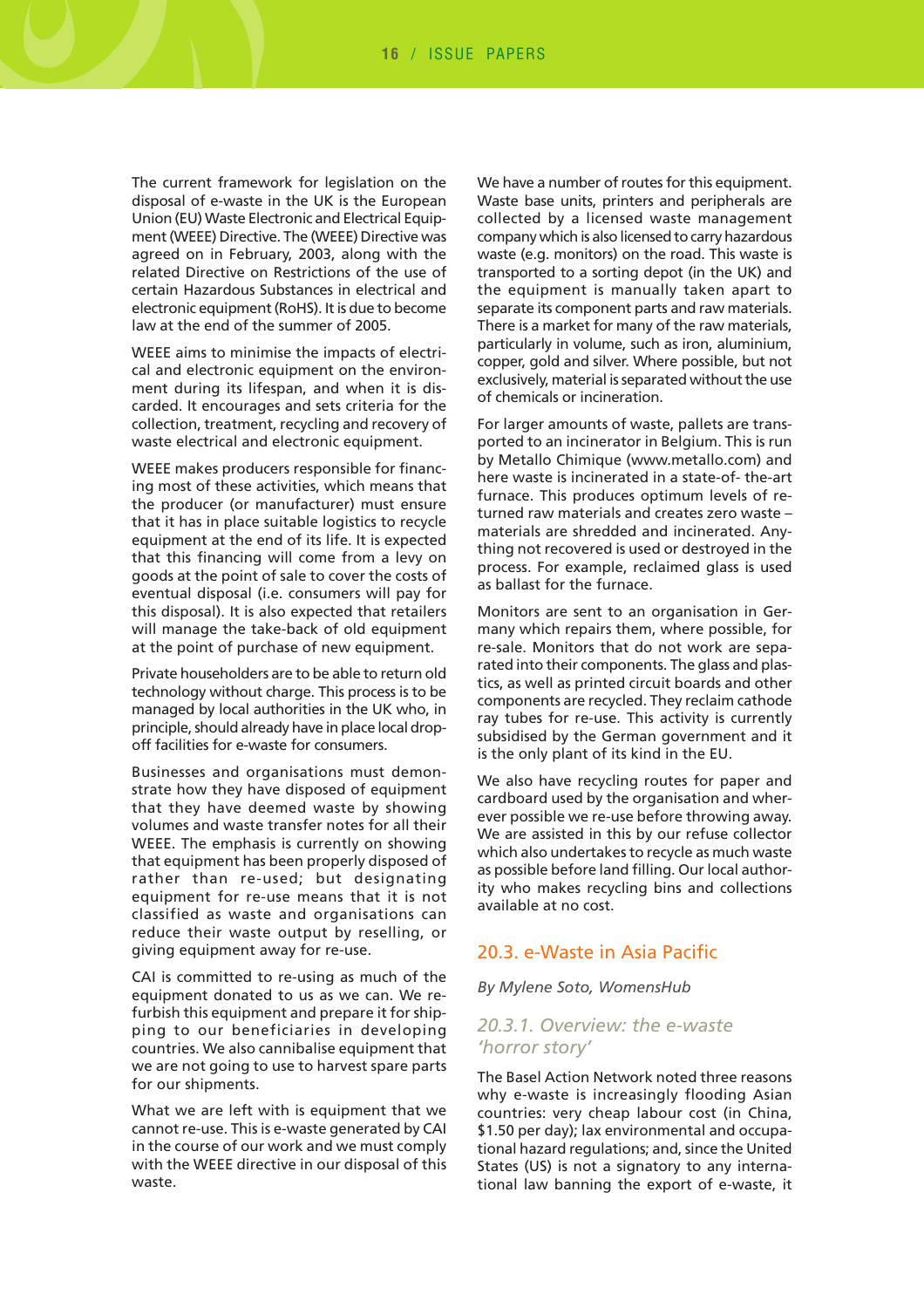**17** / ISSUE PAPERS

can always opt to dump its e-waste elsewhere at minimal cost. 18

E-waste is routinely exported by developed countries to developing ones, often in violation of the international law. Inspections of 18 European seaports in 2005 found as much as 47% of waste destined for export, including ewaste, was illegal. In the United Kingdom alone, at least 23 000 metric tons of undeclared or 'grey' market electronic waste was illegally shipped in 2003 to the Far East, India, Africa and China. In the US, it is estimated that 50- 80% of the waste collected for recycling is being exported in this way.19

The e-waste trade is also fueled by the economics of solid waste disposal. In the US, it is cheaper to ship waste abroad than throw it in landfills. Waste is separated before it is shipped and transferred through a difficult-to-trace series of buyers, sellers and brokers. Ultimately, it arrives in impoverished cities in China, Pakistan and India, where cheap labour means every last screw can be salvaged and sold back to manufacturers.20

Famous global brand names in electronics have been found dismantled and stockpiled in the large-scale junkyards in Guiyu and Taizhou in China. This e-waste is from: Sony, Nokia, Samsung, Sony Ericsson and LG, Hewlett-Packard, Compaq, Dell, Motorola, Apple, IBM, Toshiba, Panasonic and Acer.<sup>21</sup>

Most of the e-waste exports end up in the highly toxic electronics junkyards in China. Significant quantities of highly-pollutant electronic waste like cell phone chargers, laptop computers, air-conditioners, printers, cameras and other electronic refuse are entering China illegally from Japan and South Korea.<sup>22</sup>

Hong Kong has become a dumping ground for electronic waste from the US, Europe and Japan and soil tests have uncovered excessive lead levels. Nearly 100 large, open fields in the city's New Territories are covered in a sea of old computers, televisions, printers and printed circuit boards. The semi-rural New Territories, near the border with mainland China, have become a receiving and sorting station for the waste before disassembled parts are sent across the border for recycling.<sup>23</sup>

The Hsinchu Science-Based Industrial Park (HSIP) in Taiwan is host to multinational IT high tech production infrastructure. However, it lacked adequate waste management facilities. In July 2000, one of its waste handlers, the Shengli Chemical Company, was caught dumping toxic waste into the Kaoping River. This severely polluted the Kaoping and left the people of Hsinchu without water for two days. 24

Thousands of Chinese workers have been dismantling electronic trash with chisels and cutting torches since the 1980s, and the presence of Canadian waste in Chinese dump sites has been documented since 2001.<sup>25</sup>

However, other countries in the region are equally affected by the toxic dumping. For instance, there is a growing e-waste trade problem in India. 25 000 workers are employed at scrap yards in Delhi alone, where 10-20 000 tons of e-waste is handled each year, 25% of this being computers. Other e-waste scrap yards have been found in Meerut, Ferozabad, Chennai, Bangalore and Mumbai.26

In 2003, the Basel Action Network accused New Zealand of exporting lead-acid batteries to a smelter in the Philippines. Since it knowingly violates the Basel Convention, there is high

<sup>18</sup> The Basel Action Network (BAN) and Silicon Valley Toxics Coalition (SVTC). February 25, 2002. Exporting Harm: The High-Tech Trashing of Asia. See Annex A for a complete listing.

<sup>19</sup> Greenpeace. May 2005. *op cit*

<sup>20</sup> Aleks Krotoski. February 24, 2005. Made in Taiwan. Buried in China. Technology Review http://ban.org/ban\_news/050224\_taiwan\_china.html

<sup>21</sup> http://www.greenpeace.org/international/ campaigns/toxics/electronics/how-the-companies-lineup/e-waste-hall-of-shame. Accessed: 30 August 2005.

<sup>22</sup> Chen Liang. 29 April 2004. Taizhou Chosen as Electronic Waste Dump. China Daily http://www.ban.org/ban\_news/ 040429\_taizhou\_chosen.html

<sup>23</sup> Planet Ark. May 31, 2005. Tiny Hong Kong Falling Foul of Electronic Waste – Greenpeace. http://ban.org/ban\_news/ 050531\_tiny\_hong\_kong.html

<sup>24</sup> California Global Corporate Accountability Project. May 2002. Dodging Dilemmas? Environmental and Social Accountability in the Global Operations of California-Based High Tech Companies. http://www.ban.org/Library/dodging\_dilemmas.pdf

<sup>25</sup> Geoffrey York. June 20, 2005. Canada's E-trash Plagues China. The Globe and Mail http://www.ban.org/ban\_news/ 050620\_canada\_ewaste.html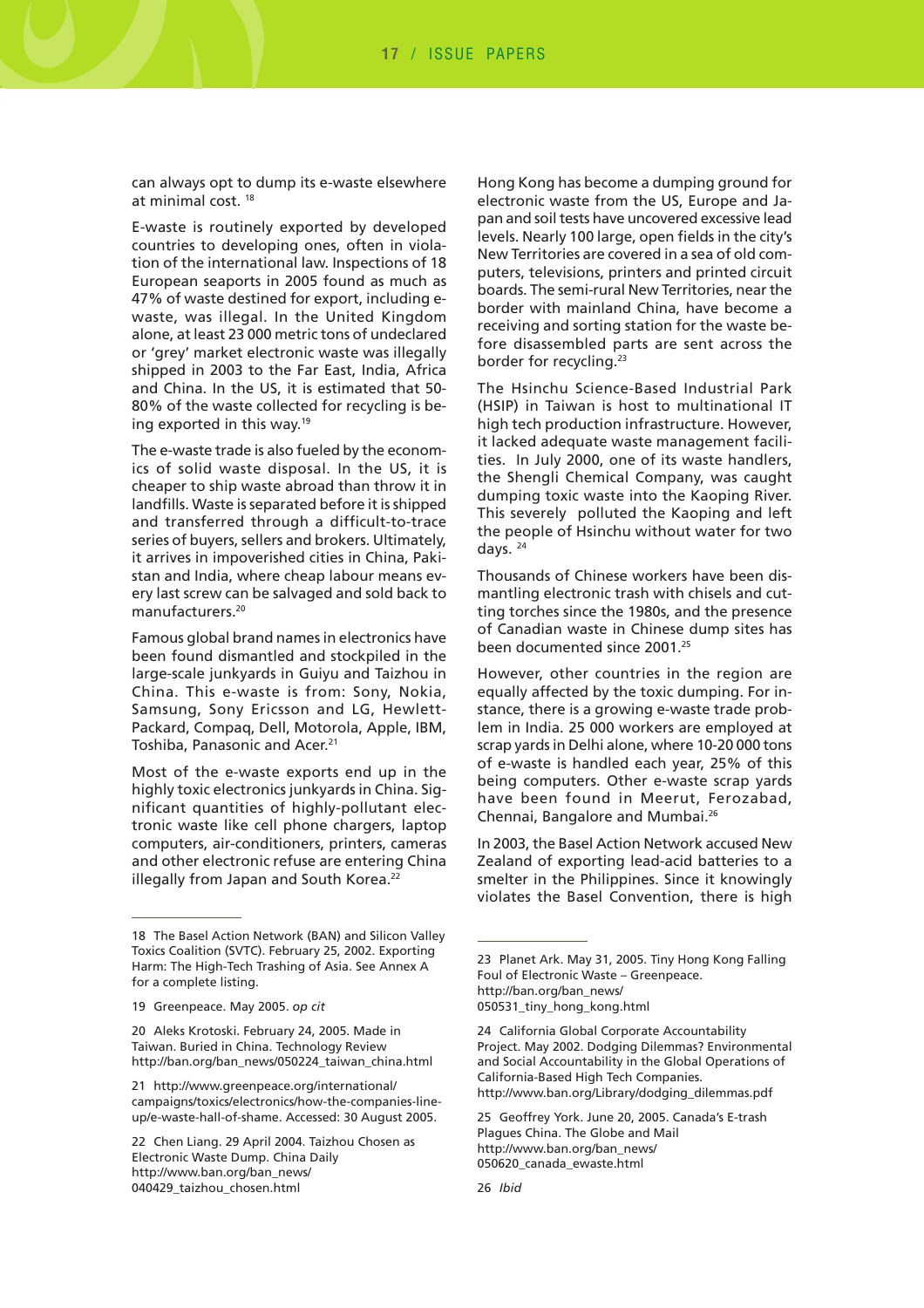probability that New Zealand is shipping circuit boards and CRTs to the Philippines as well.<sup>27</sup>

Asian countries also discard an estimated 12 million tons each year.<sup>28</sup> In Hong Kong for example, it is estimated that 10-20% of discarded computers go to landfill.29

Thailand generated a lot of outdated mobile phone equipment and batteries because Thai consumers frequently replaced their mobile phones. It is still not known where the junk cell phones and batteries are dumped. There are potential risks if these are improperly disposed.30

#### *20.3.2. Guiyu case overview*

Guiyu is the most studied showcase of e-waste trade in China. Since 1995, it has been transformed from a poor, rural, rice-growing community to a booming e-waste processing center. While rice is still grown in the fields, virtually all of the available building space has given way to many hundreds of small and often specialized e-waste recycling shelters and yards. Chinese press accounts say the total employed in the e-waste sector in Guiyu is 100 000; but it would be a very difficult number to estimate, due to a fluctuating migrant workforce.31

The workers retrieve from the e-waste pile whatever they can resell: copper, steel, plastic, aluminum, gold, printer toner, solder (lead/tinbased), circuit boards and reusable processors and chips. They earn as little as \$5 (US) a day for their dangerous work of dismantling the electronic waste in unregulated conditions, without any safety equipment, such as masks or goggles.<sup>32</sup>

Below are some of the processes employed by the workers to extract whatever they can from the e-waste.<sup>33</sup>

30 Kultida Samabuddhi. 3 June 2003. Call for Tighter Electronic Waste Controls. The Bangkok Post http://ban.org/ban\_news/thai\_call\_tighter.html

31 The Basel Action Network (BAN) and Silicon Valley Toxics Coalition (SVTC). February 25, 2002 *op cit*

#### *1. Toner Sweeping*

Residual toner, such as black, cyan, magenta and yellow from colour copiers and printers, is collected; but its final use is uncertain. Workers without any protective respiratory equipment or special clothing of any kind open cartridges with screw drivers and then use paint brushes and their bare hands to wipe the toner into a bucket. Constant clouds of toner that billowed around the workers was routinely inhaled. In the course of the day, the worker's skin and clothing was blackened.

#### *2. CRT Cracking and Dumping*

Copper-laden yokes from the end of the tube of CRTs are broken off to be sold to copper recovery operations. Then the CRTs are cracked and discarded in the river. Lead-laden monitor glass, which qualifies as a hazardous waste in the Basel Convention and fails US EPA's leachate tests (TCLP), was regularly dumped on open land or pushed into the rivers.

#### *3. Open Burning*

It is extremely likely that due to the presence of PVC or brominated flame retardants in wire insulation, the emissions and ashes from such burning will contain high levels of both brominated and chlorinated dioxins and furans - two of the most deadly persistent organic pollutants (POPs). It is also highly likely that cancer-causing polycyclic aromatic hydrocarbons (PAHs) are also present in the emissions and ash.

Workers place the circuit boards on shallow wok-like grills that are heated underneath by a can filled with ignited coal. In the wok-grill is a pool of molten lead-tin solder. The circuit boards are placed in the pooled molten solder and heated until the chips are removable. These are then plucked out with pliers and placed quickly in buckets.

#### *4. Circuit Board Recycling*

The most environmentally destructive recycling overall involves the recovery of the various components and materials found on electronic circuit boards. Hundreds of women and girls perform this task every day. The de-soldering process starts when the solder is collected by slapping the boards hard against something such as a rock - where the solder collects and is later melted off and sold. While there are sometimes

<sup>27</sup> Anita Matthews. 4 April 2003. How E-junk Poses a Global Hazard. New Zealand Herald http://ban.org/ ban\_news/e-junk-nz.html

<sup>28</sup> Greenpeace. May 2005. *op cit*

<sup>29</sup> Ibid

<sup>32</sup> Geoffrey York. June 20, 2005. *op cit.*

<sup>33</sup> The Basel Action Network (BAN) and Silicon Valley Toxics Coalition (SVTC). February 25, 2002. *op cit*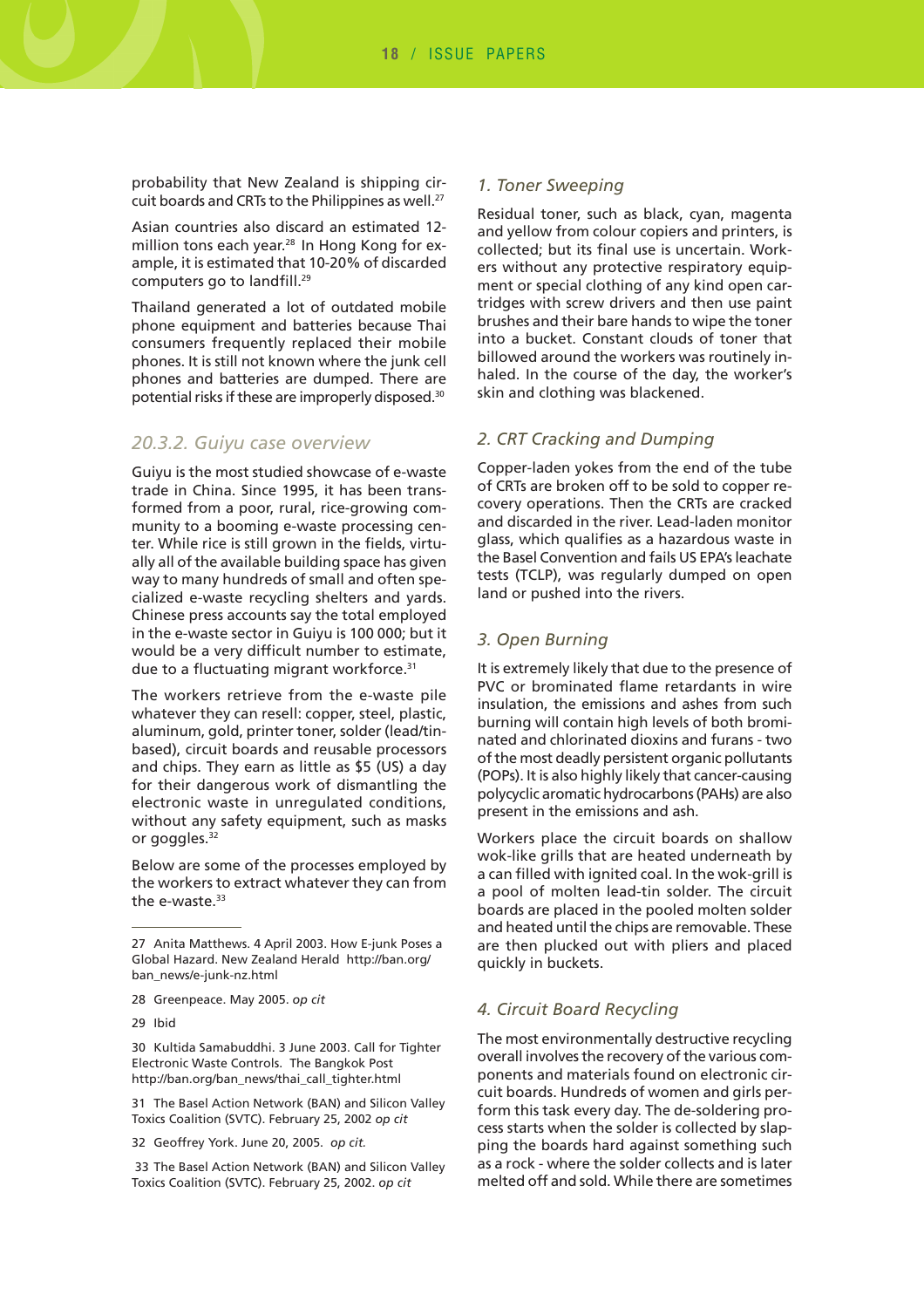fans placed to blow the toxic lead-tin solder fumes away, the exposure on a daily basis is likely to be very damaging to the laborers' health. The removed chips are then separated between those with re-sale value and those to be sent to the acid chemical strippers for gold recovery. Often the pins on chips will be straightened and later dipped in fresh solder to make them look new for use in the computer refabrication business, said to be prominent in Guangzhou.

After the de-soldering process, the stripped circuit boards might go to another less skilled laborer who then removes small capacitors and other less valuable components for separation with wire clippers. After most of the board is picked over, it goes to large scale burning or acid recovery operations outside of town (situated along the river) where the last remaining metals are recovered. Whole riverbanks were seen full of charred circuit boards reduced to blackened fiber-glass. This final burning process is bound to emit substantial quantities of harmful heavy metals, dioxins, beryllium and PAH's. Some of the severely contaminated areas sampled are adjacent to areas where circuit boards were burned.

#### *5. Acid Stripping of Chips*

Much of the work to remove chips from circuit boards is done for the ultimate purpose of removing precious metals. This is most often done by a very primitive acid bath process using the chemical aqua regia (a mixture of 25% pure nitric acid and 75% pure hydrochloric acid.) This mixture and process was invariably set up on the banks of the river. Huge clouds of steamy acid gases were emitted. Routine dumping of aqua regia process sludges blackened the river banks with the resinous material from computer chips. The men worked at this process day and night protected only by rubber boots and gloves. They had nothing to protect them from inhaling and enduring the acrid and often toxic fumes. The aqua regia process is known to emit toxic chlorine and sulphur-dioxide gases.

#### *6. Materials Dumped*

A substantial amount of imported e-waste and process residues are not recycled but simply dumped in open fields, along riverbanks, ponds, wetlands, and in rivers.

#### *7. Plastic Chipping and Melting*

The plastic parts of e-waste, and in particular the housings of computers, monitors, and plastic keyboard parts, etc. were all sent to one of the Guiyu villages that were processing plastics. The melting of the computer plastics is done in rooms with little ventilation and with no respiratory protection.

Studies of sediment samples taken above a river showed lead 212 times higher than what would be treated as hazardous waste had been dredged from the Rhine River in the Netherlands. Likewise other heavy metals found in circuit boards and in CRTs were found in very high quantities. Barium was found at levels almost 10 times higher than an EPA threshold for environmental risk in soil. Tin was found at levels 152 times the EPA threshold. Chromium in one sample was at levels 1 338 times the EPA threshold level. Copper in another sample (which in fact appeared to be a dumped residue from some recycling process found on the banks of a river) was an astounding 13.6% of the total. $34$ 

An investigative team took one water sample, one sediment sample, three soil samples in one area along the Lianjiang River, where circuit boards had been treated with acid and fire, and then were dumped charred along the banks. The test results revealed alarming levels of heavy metals that correspond very directly with metals most commonly found in computers. The single water sample taken by a reporter in 2000, adjacent to a location where circuit boards had been processed and burned in the past, revealed lead levels that were 2400 times higher than World Health Organization (WHO) Drinking Water Guidelines.35

Already Guiyu has become so polluted that well water is undrinkable and water has to be trucked in for the entire population, the report said.36

## *20.3.3. Surveillance and fact-finding on a suspected e-waste disposal plant*

On September 2, 2005, together with five other volunteers for an environment organization, I travelled to an idyllic village, in the province

<sup>34</sup> *Ibid.*

<sup>35</sup> Ibid.

<sup>36</sup> John Vidal. 21 September 2004.op cit.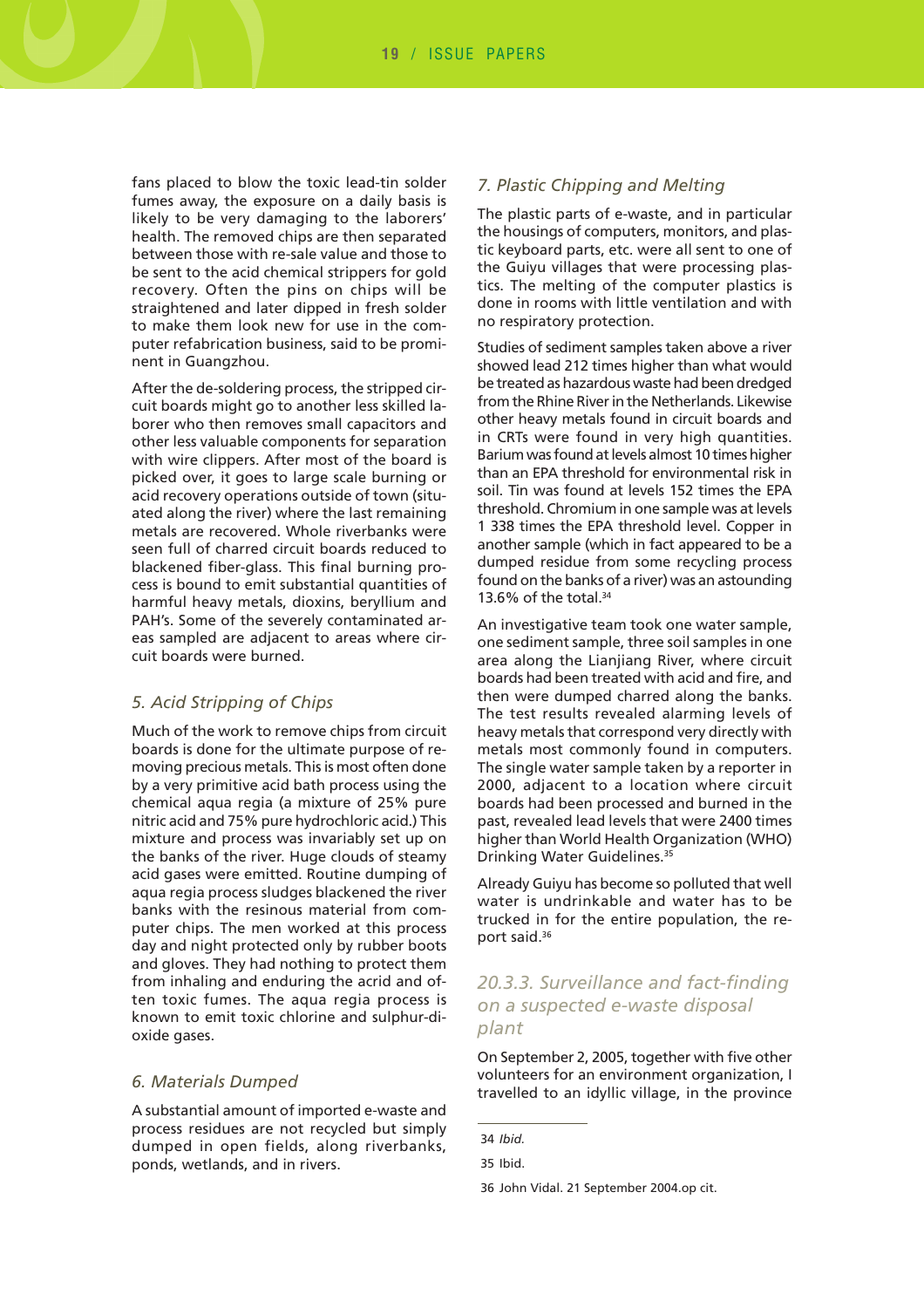of Laguna, 60 kilometers south of Manila. Our objective was to confirm a lead that e-waste is being incinerated in a Korean-owned waste disposal company there.

Near the plant, we divided ourselves into two teams made up with three people each. Our team was to enter the compound and the other team to check on the periphery of the compound.

We said that we were employees of a media and survey company, and were conducting interviews to get the opinions of the residents on the then ongoing move to lodge an impeachment case against the Philippine president for election fraud.

Armed with fake media outfit company IDs, clipboards, survey sheets, pens, cameras, and alibis, our team was able to enter the gates of the plant which does not bear the company signage. Since it was almost lunch time, the employees were already relaxing and getting ready to go out to lunch. Two of us administered the interviews, while the others took pictures on the pretext that we have to show our office where we held the survey. We were able to interview the plant manager, machine operator, assistant supervisor and administrative assistant in the compound. The interview questions focused on the impeachment issue interspersed with queries about plant operations and the work that they do there.

We learned from the employees that they burn industrial waste such as paint, garments, and furniture from the Export Processing Zone Authority (an industrial park). Honda is one of their clients. The plant operations are irregular with no definite volume of waste processed. Sometimes they operate for 24-hours and at times there are no operations.

Twice a week the plant comes to a standstill (like the day we were there) for maintenance and cleaning of the machines. The ash from the machine is mixed with the sand in the sand filtration area and recycled as substandard cement. Hundreds of drums are stocked in the compound containing materials that are yet to be burned. When asked, the manager and supervisor denied burning TVs and computers there. But the administrative assistant said that they, indeed, buy and process computer waste. Burning of e-waste in a thermal processing plant is analogous to incineration.

That afternoon, we moved our 'survey' to the adjacent residential area which is about 100 meters from the perimeter fence of the waste processing plant. The residents told us that waste such as paint, swatches of cloth and dismantled TVs are burned by the plant. When the plant is burning its waste, a thick, cloud of foul-smelling (like poison) smoke is released through the chimney at 10-minute intervals.

The plant had now been in operation for three years. On its first year, the residents already complained about the plant's foul smell and black smoke. They approached the head of the village officers. In response to the complaint, the waste disposal plant management removed the company sign, built a higher fence, stripped their container vans of labels and names. The daytime operations stopped, only to be shifted to the evenings.

Now in its third year of operations, the residents are still complaining about the smell and smoke. Chronic respiratory illnesses such as coughs and colds among their children are common. They said they cannot go back to the village officials to complain because he is closely connected, and friends with waste disposal plant management.

### 20.4. e-Waste in India

#### *By Frederick Noronha, Bytes 4 All*

At present in India there is no e-waste policy. E-waste is considered as a hazardous waste and is mentioned in hazardous waste legislation.

There are also no statistics available on e-waste in India. The Central Pollution Control Board (CPCB), a federal government organisation, is trying to document the data, and the process is on-going through a rapid assessment study. Some data on the national capital of Delhi and the South Indian city of Chennai (formerly Madras) was compiled by Toxics Link in their reports 'Scrapping the Hi-Tech Myth' and 'Time is Running Out'. These can be accessed at this non-governmental organisation's website www.toxicslink.org.

Campaigners feel that India, which projects itself as a rising IT superpower, could push for better disposal techniques of e-waste, restriction of hazardous substances in the manufacturing of electronics and the transboundary movement of e-waste and Extended Producer Responsibility (EPR) guidelines for big IT companies and the like.

But campaigners point out that rather than going in for a new institutional arrangement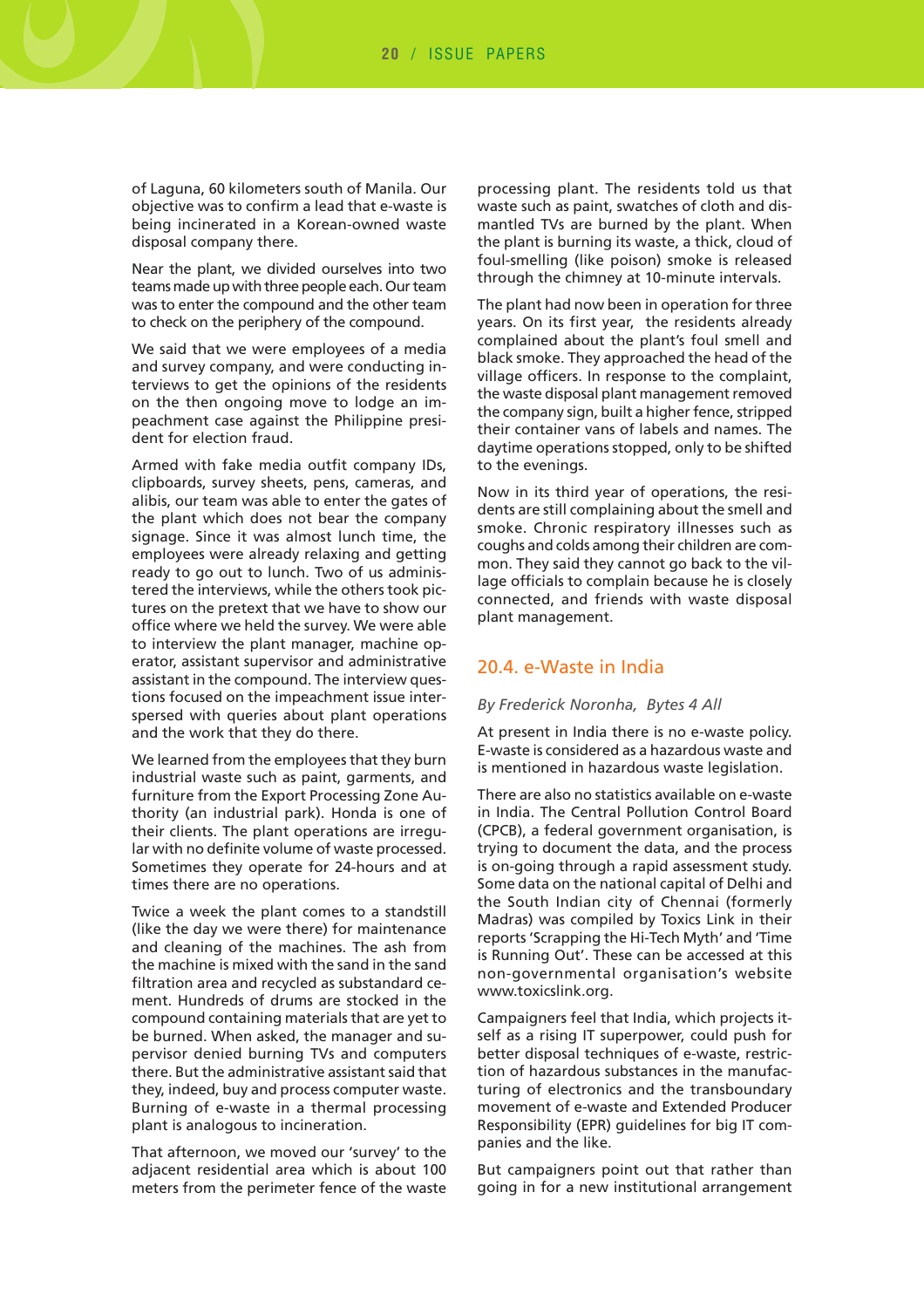for e-waste, what is needed is the proper implementation of the existing hazardous waste rules. The main challenges is seen to be the need to stop the illegal import of e-waste into India and the proper recycling of (locally generated) e-waste within India.

Civil society organisations, such as Toxic Link, believe their chance of making 'some' dent is to push Indian government agencies "to act fast on the problem through more data and media reports".

Problems linked to e-waste in India surfaced after India's economic liberalisation began in 1990. Infrastructure reform and e-governance lead to the application of information technology in a bigger way.

India's supreme court issued a 1997 directive which bans import of hazardous waste into India, reflecting the Basel Ban. But affluent nations find it easier and cheaper to export ewaste to countries like India. "Primary investigations" undertaken for the Basel Action Network showed local and imported computer waste had given birth to a "thriving market of computer waste products and processing units for material recovery in different parts of India". Groups like Toxic Links argue that the trade in e-waste is "camouflaged and is a thriving business in India, conducted under the pretext of obtaining 'reusable' equipment or 'donations' from developed nations."

In mid-August 2005, global campaign group Greenpeace warned that a lack of rules were making Indian (and China) dumping grounds for highly toxic e-waste. Numerous recycling units handling this were releasing toxic chemicals into the workplace and, in many cases, into the environment. Both these countries were getting a "lot of electronic waste from the European Union and the US", Greenpeace said.

Ramapati Kumar from Greenpeace stressed the need for an Extended Producer Responsibility (EPR) policy to make producers liable for electronic equipment, such as computers and mobile phones, until their life span is over. He said while recycling electronic equipment costs about \$2 in India, it takes about \$20 in Europe.

In a report entitled *Toxic Tech: Recycling Electronic Wastes in China and India,* Greenpeace said "both wastes and hazardous chemicals used in the processing are handled with little regard for the health and safety of the workforce or surrounding communities and with no regard for the environment".

The report is based on the scientific analysis of waste waters, ashes, indoor dust, groundwater, soils and sediments from e-waste recycling yards in India and China. Seventy samples were collected during March 2005 from sites in the suburbs of New Delhi and Guang Dong province in China.

"Samples from and around recycling units at Salempur, Zafarabad, Shastri Park, Mayapuri, Buradi, Kantinagar and Brijgang establish that heavy metals, including lead, tin, antimony, cadmium, mercury, acids and organic contaminants are released in the environment," Kumar was quoted as saying.<sup>37</sup>

Sponsors of the report, including the San Josebased Computer Take-Back Campaign, said the research also found evidence that the United States and other industrialized nations are continuing to export hazardous e-waste to developing countries for recycling and disposal. Emerging news indicated that in the Delhi suburbs of Mayapuri and Buradi, battery-dismantling workshops yielded dust samples that contained 40 000 times more cadmium than typical floor samples.<sup>38</sup>

<sup>37</sup> Source: http://www.indiadaily.com/breaking\_news/ 43042.asp

<sup>38</sup> The report, Recycling of Electronic Wastes in China & India: Workplace & Environmental Contamination, is available online at http://www.etakeback.org/press\_open/export\_waste.htm. It supplements a 2002 study of conditions in recycling workshops titled Exporting Harm, which also was based on Greenpeace field work. It is at "http:// www.ban.org/E-waste/technotrashfinalcomp.pdf" http://www.ban.org/E-waste/ technotrashfinalcomp.pdf.